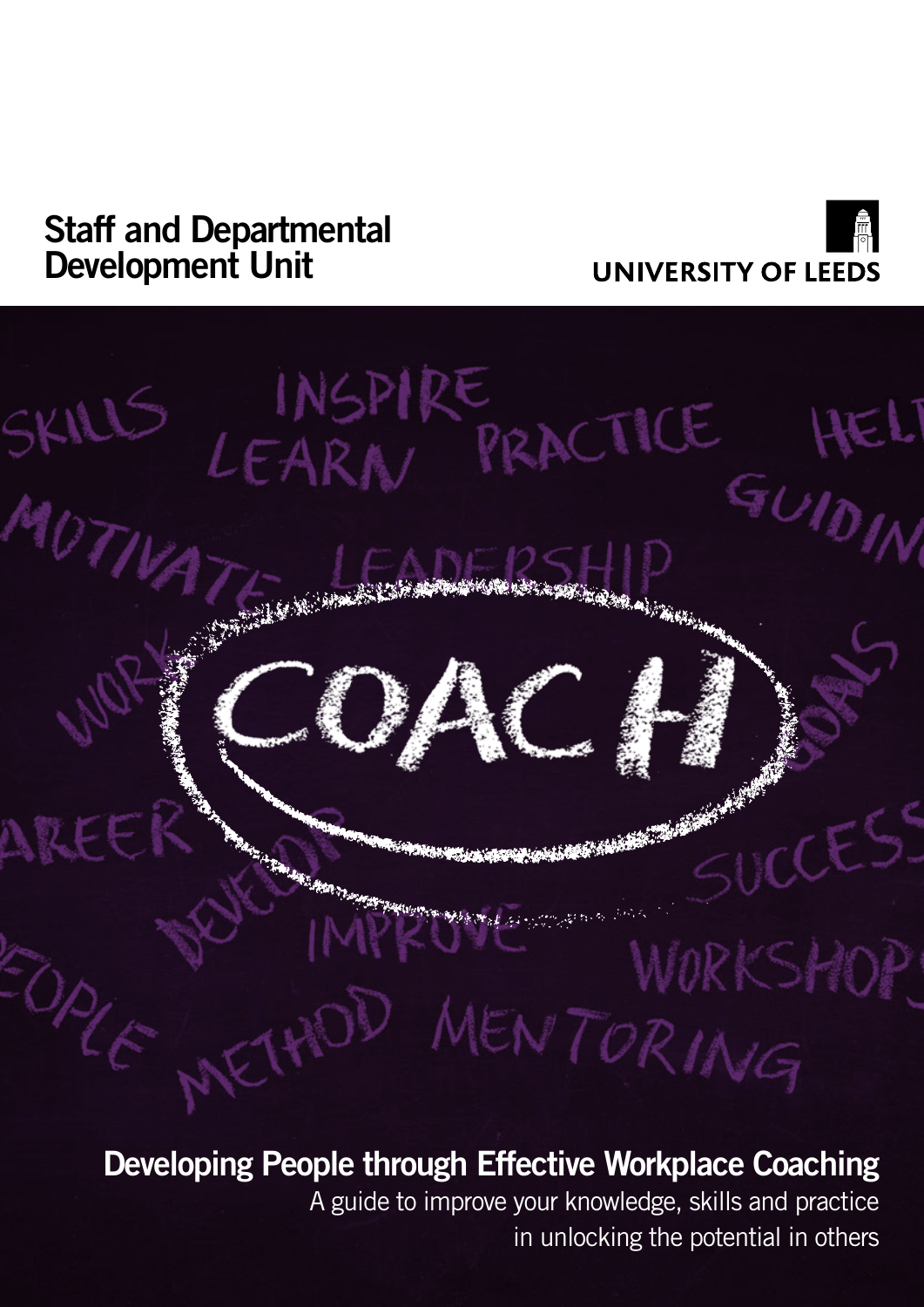# Introduction

These guidance notes have been produced to help you use a coaching style in developing other people. It is not intended to help you become a professional or accredited coach.

Getting things done through other people is an essential leadership skill Nothing is more important than how you listen, take in, reflect, question, and give feedback in the context of a coaching dialogue. It helps guide people use the talents they have, provide motivation and encouragement and build positive working relationships. Some sections around agreeing objectives and delegation link coaching to other leadership competencies. However, coaching is not only a leadership skill, it is also a skill that most of us can apply in most situations and most sections of these guidance notes can be used even if you do not have a formal leadership role. As a team member you may find coaching others in your team a great way of building up team spirt and building effective bonds between each other.

Effective coaching seeks to help increase and raise awareness of the other person's understanding of themselves. We may do this on many occasions without calling it coaching. "Let's have chat about this issue". "Let me act as a sounding board for you". "Let's see if I can help you think this through."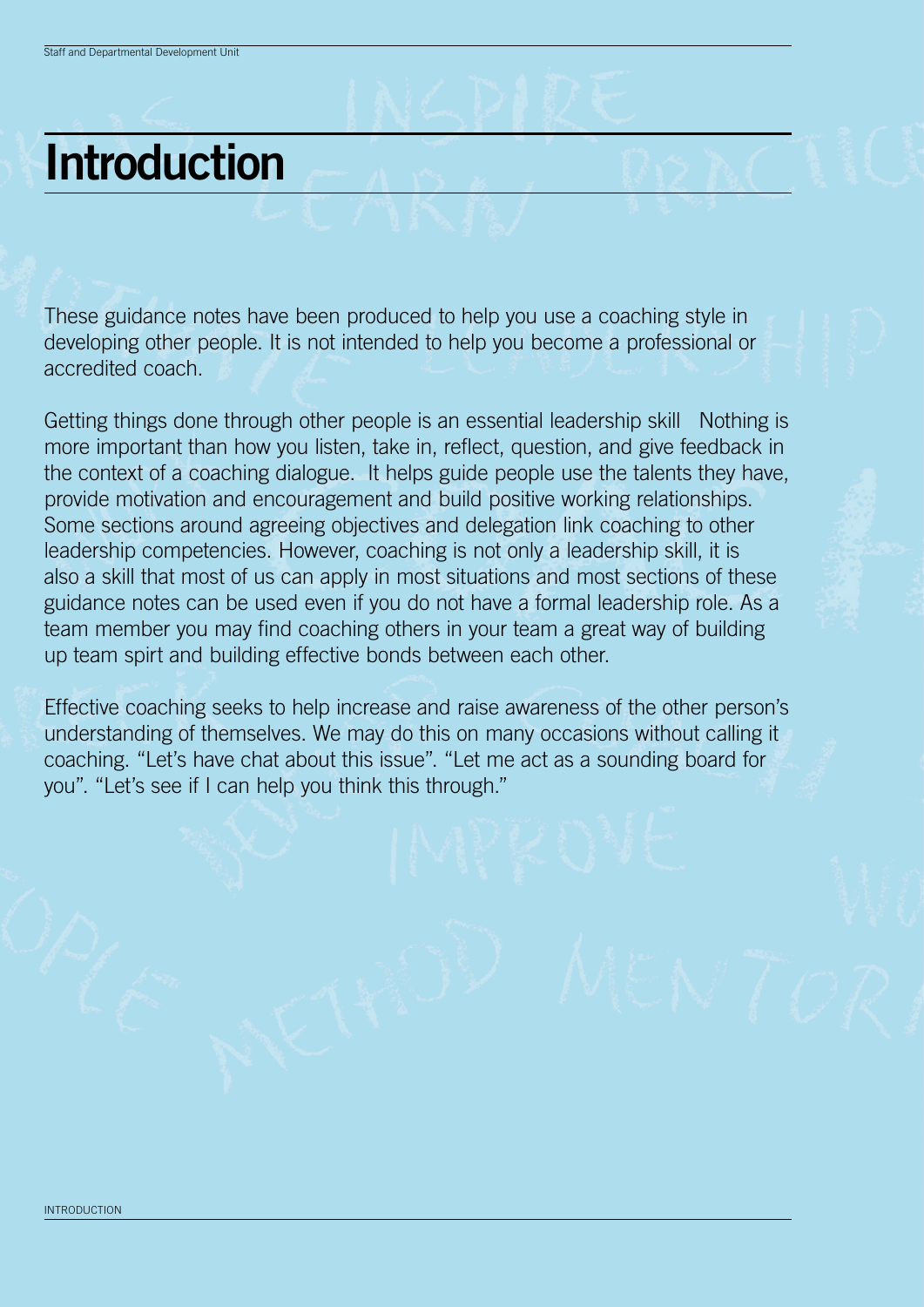# **Contents**

| /// Definitions of Coaching?                | $\mathbf{3}$ |
|---------------------------------------------|--------------|
| <b>/// Conversational Coaching</b>          | 4            |
| /// The TGROW model of coaching             | 7            |
| <b>/// Active Listening</b>                 | 10           |
| <b>/// Ten Effective Coaching Questions</b> | 12           |
| /// Agreeing "SMART" objectives             | 14           |
| /// The Art of Feedback                     | 19           |
| /// Guidelines for Effective Delegation     | 25           |
| /// Self Assessment of Your Coaching Skills | 28           |
| <b>/// Resources</b>                        | 29           |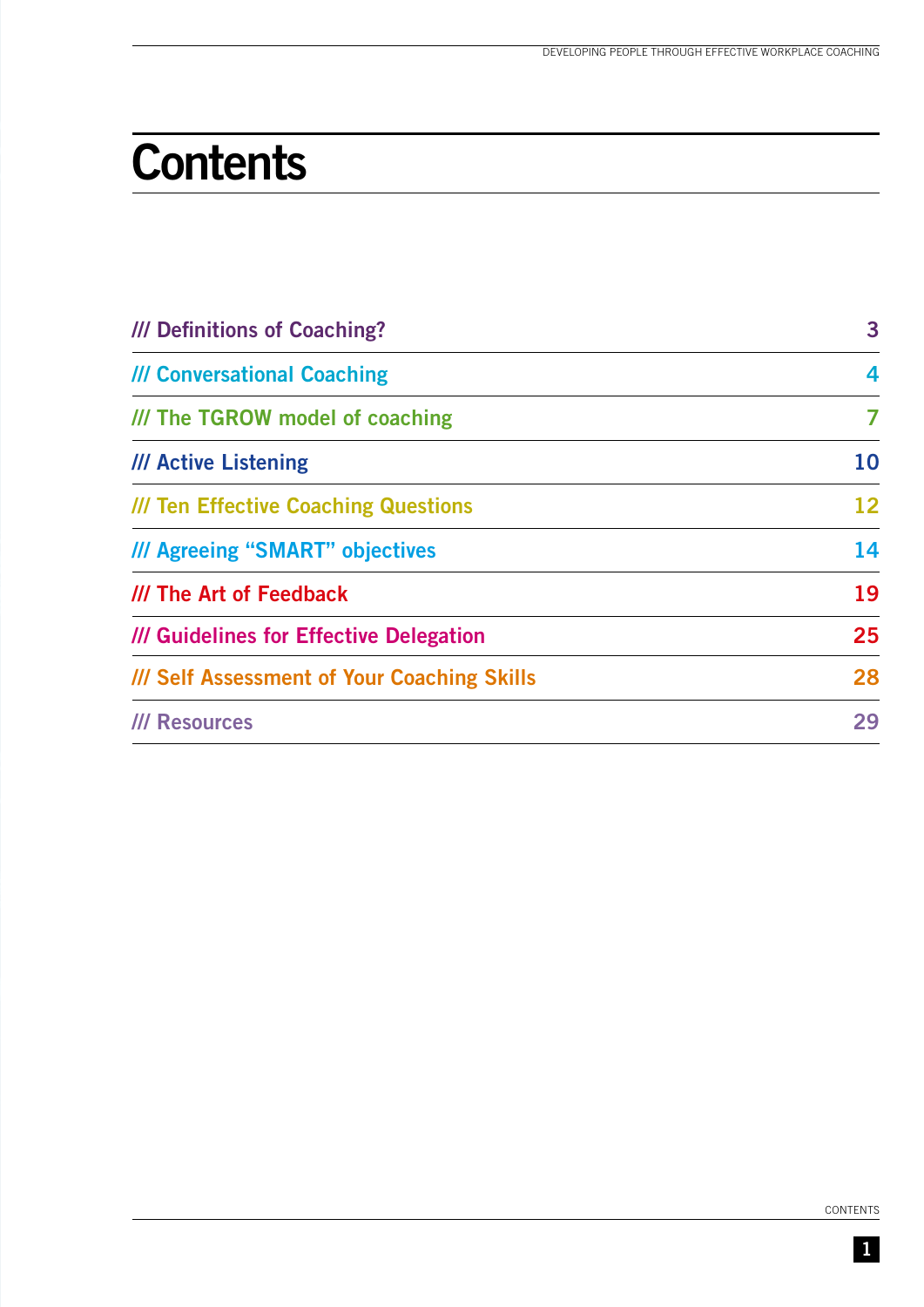# Definitions of Coaching

What is coaching and why is it a very useful tool to all those who have a leadership /management responsibility within the University? The answer to this question will become more apparent as you work through these guidance notes. First of all it is worthwhile to think about what coaching is? Compare your own definition with those given below. How similar/different is your definition?

*"The art of facilitating the performance, learning and development of another"* (Downey, 2003)

*"Coaching is about developing a person's skills and knowledge so that their job performance improves, hopefully leading to the achievement of organisational objectives. It targets high performance and improvement at work, although it may also have an impact on an individual's private life. It usually lasts for a short period and focuses on specific skills and goals."* (CIPD 2009)

*"a powerful alliance designed to forward and enhance a lifelong process of human learning, effectiveness and fulfilment" Whitworth et al* (2007)

*"The term "Coaching" literally comes from an old Anglo-Saxon word for a carriage,*

*Which is something that takes you from where you are now to where you want to be"* (Julie Kennedy 2009)



© Randy Glasbergen. vw.glasbergen.co

> "Before we begin your performance review, I took the liberty of ordering you some comfort food."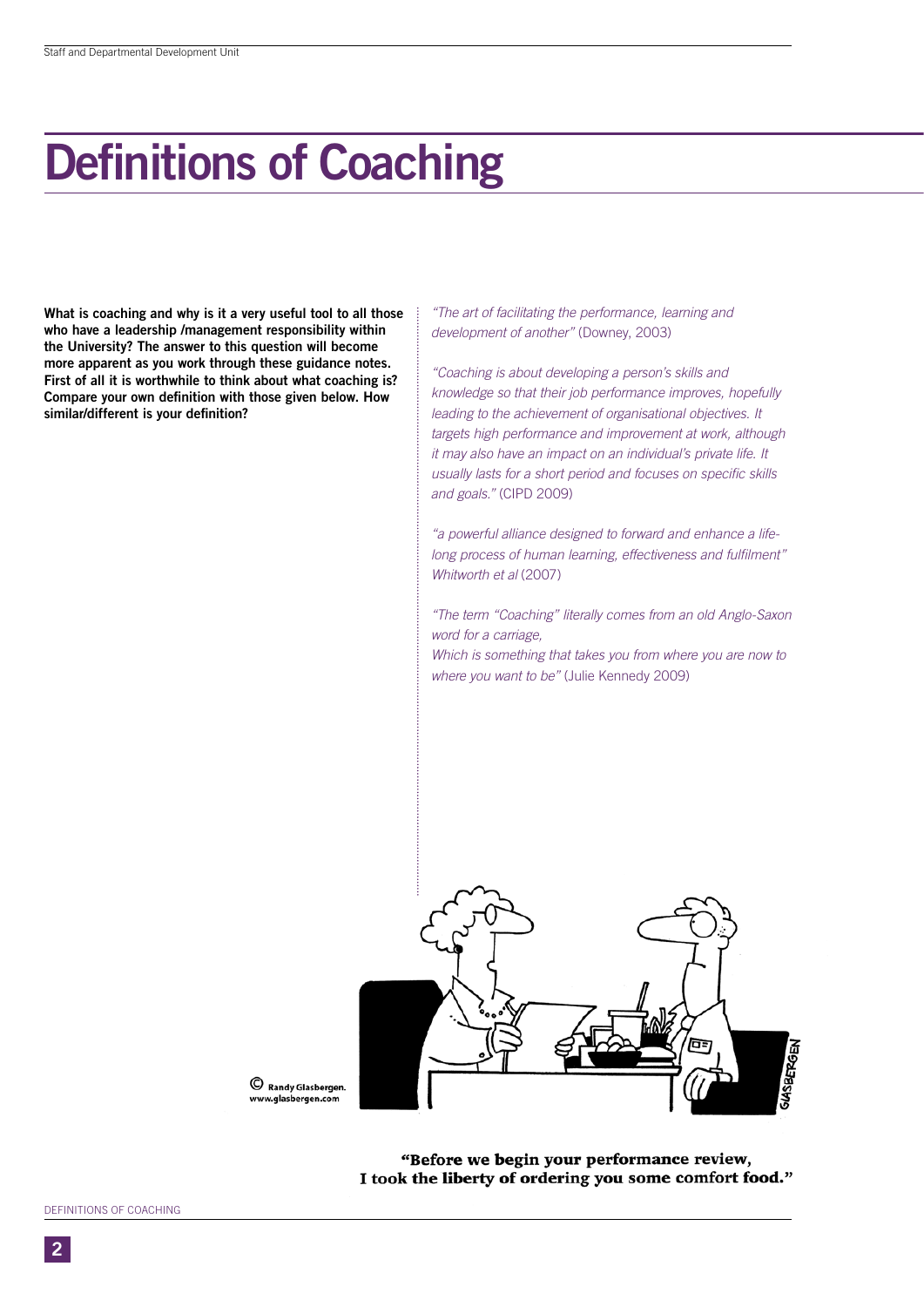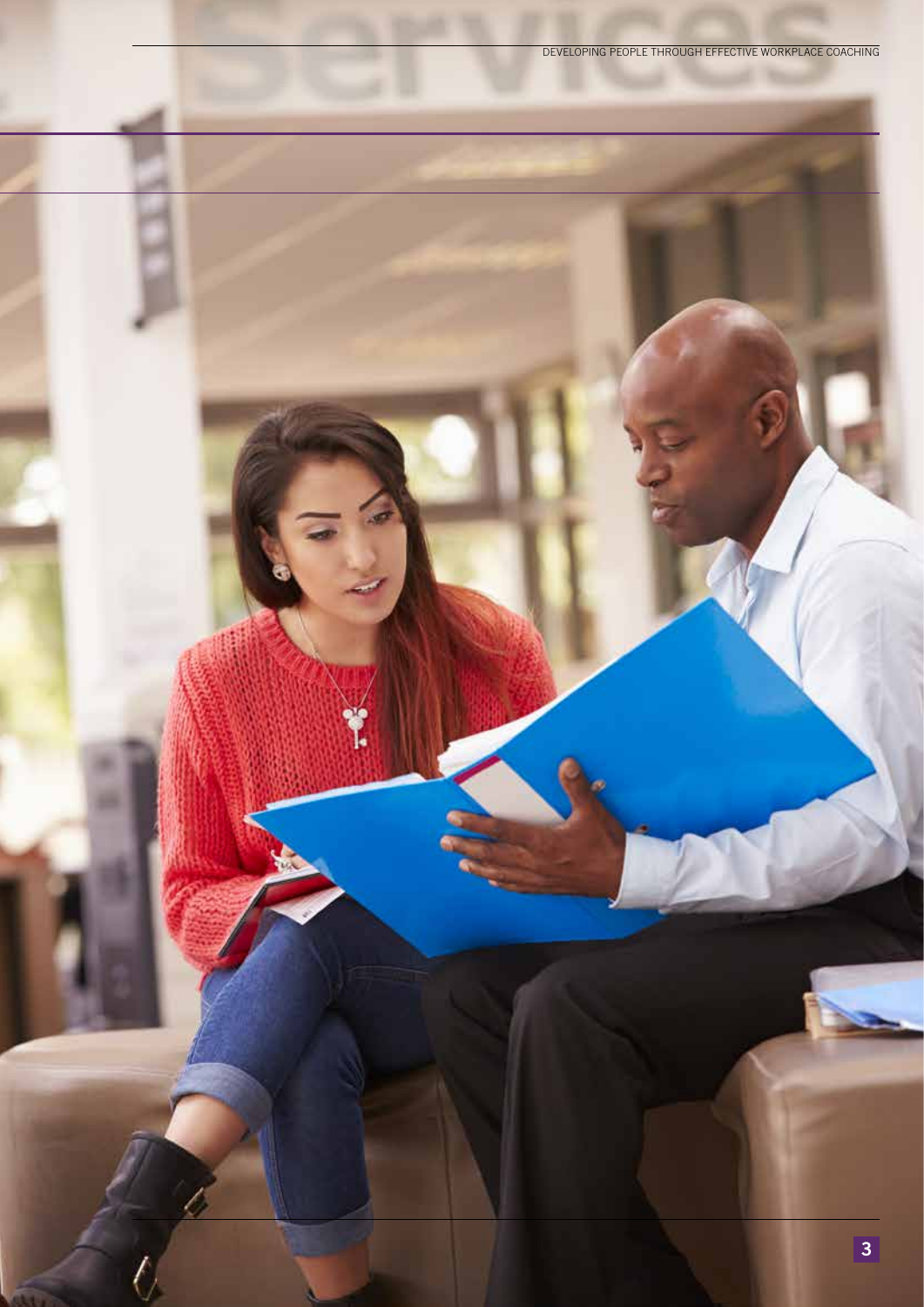# Conversational Coaching

### Purpose of a coaching conversation

- To provide attention to the key issues affecting a person's level of motivation and performance: This can be performance at the level of the individual or of the team
- To focus on the substance and relevance of the conversation to those key issues
- To create a positive feedback loop. Focus on what is working as well as what is not working.

### Construction of a coaching conversation

- Ask open questions: What? When? Where? Why? How?
- Ask probing questions: How much? When you say a lot, how many are we talking? When you say…can give me an example of what you mean?
- Caution do not appear too critical, it is not an inquisition! • Why - test out assumptions, rationalisations, values, beliefs
- etc. Why do you think that is the case? • How - when the person is vague in detail. What do you
- think you will actually need to do here?
- Start broad then increase the focus to the specifics.
- Follow interest and use the words of the other person reflected back to them "You said that you feel unable to challenge the way things are done" Tell me a little more about why you feel this way?
- The purpose of coaching is to generate responsibility for the other person to take actions to solve the problems or issues they identify as part of the coaching conversation.

#### To do this you must try not to:

- Lead the other person
- Force your own agenda on them
- Push your own solutions

*The urge to give people the "correct" answer is strong (i.e. your opinion) but coaching is all about learning so please try and resist the urge!*

There are a number of different coaching models and many specific techniques that you can add to your repertoire. However, rather than wait until you have been trained to use one of the various models of coaching, you can start coaching people today. The following 9 steps outline the essentials of conversational coaching that feature in many of the approaches to coaching people. The description of conversational coaching is a good one in that it emphasises the idea of having an informal chat with someone and in doing so helping them have a positive impact on performance or motivation, weather that be at the individual or the team level. It is not just about having a chat It is about having a chat with some structure and purpose, also using appropriate skills and techniques to achieve the desired results of a coaching conversation: To maximise the talents of the person and to enhance their performance.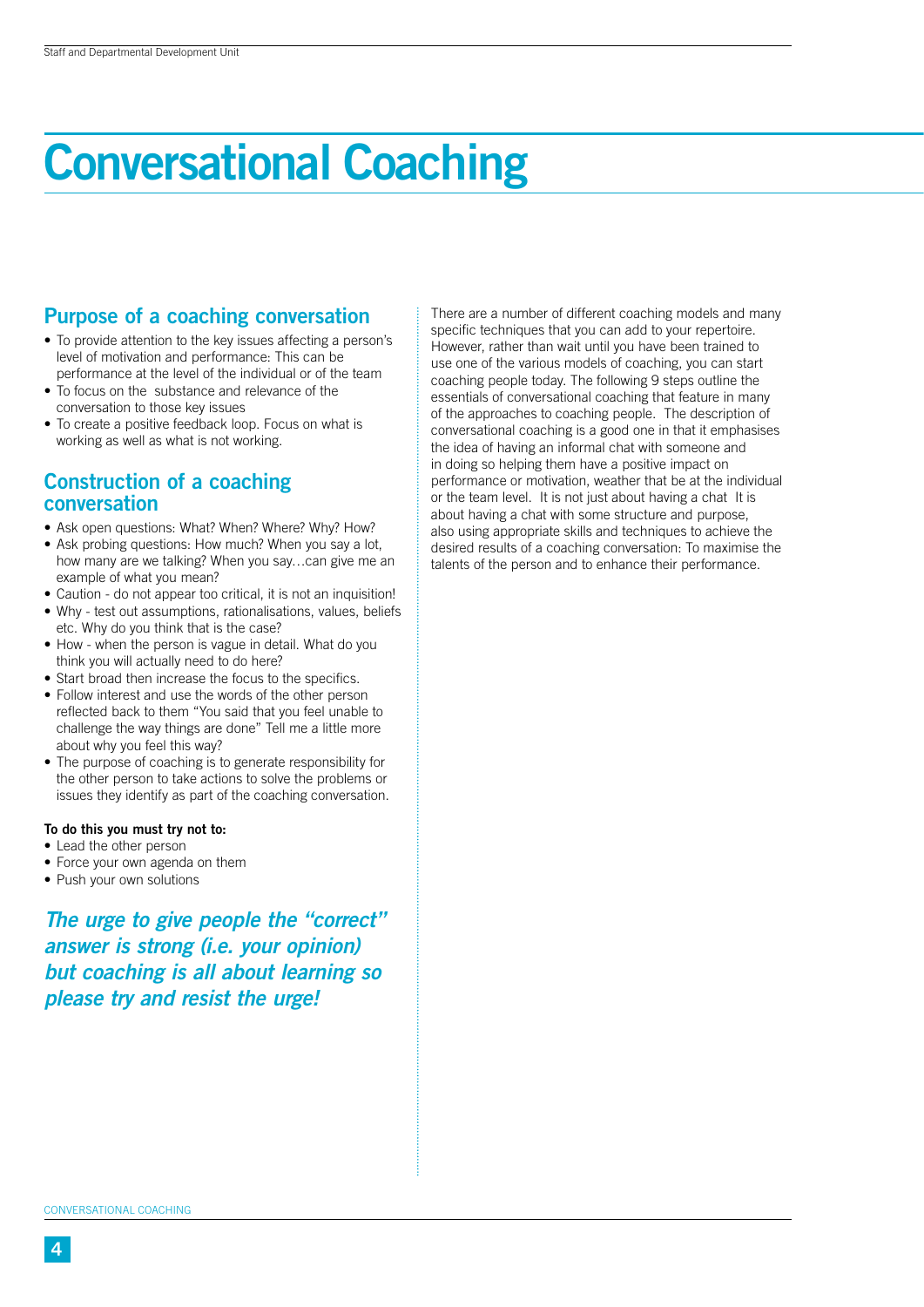Make time every day to build and strengthen the relationship and rapport you have with your colleagues. Show a genuine interest in their work and in them as people, This establishes a foundation for conversational coaching. Having good rapport with people is the essential starting point of any coaching conversation.

Rather than always waiting for staff to come to you with problems, get out and about. Ask people how they are doing. This way you will get opportunities to coach more people than you would if you only deal with those people who come to your door. Prevention rather than cure is far more productive in the long term. There is no point waiting for an SRDS review to undertake coaching. Coaching opportunities will present themselves much more frequently if you are proactive and seek them out.

Clarify whether the person would like your assistance or support to tackle the challenge in hand, or whether they are just venting there feelings about an issue to get it off their chest. Permission to coach!

Ask questions that help both you and the other person gain a more accurate picture of the issue. Tease out facts from beliefs and look at the situation through the eyes of different stakeholders to get a more complete picture of the problem. If you have additional facts or information that can help clarify the situation, share it at this time. Formal or informal feedback from others is a useful way of identifying the key issues. Solving the problem rather than a symptom can take more time but can have lasting benefits.

Ensure you are "fully present" in the conversation and give your full attention to what the other person is saying by actively listening. Active listening is not just waiting for your opportunity to speak. In some cases we can't wait and interrupt! Occasionally repeat back a summary of what you think has been said to ensure you have understood it correctly. Do not jump in with solutions or by comparing their situations with war stories of your own. "Well that happened to me once and this is what I did." (Implying you should also do this)



Help the person identify different ways forward and then help them evaluate each option. "Have you considered"…rather than "If I were you I would" …. What else have you considered? Help keep ownership with the individual rather than yourself.

Get the other person to make a firm commitment to the next steps they will take. These steps may involve a total resolution of the problem, or in some cases they may only be initial actions leading to a subsequent decision on how to solve the problem or even redefine the problem into one they can solve.

Finnish the conversation by indicating you are interested to know how it turned out and ask them to let you know. You can also extend the offer of further assistance at this time. "Let's meet again next week to explore this a little further and see how things are going."

Follow up with the person and see how things have gone. How are things now? You can begin back at step one as coaching is an iterative process.

The nine steps of coaching are examples of how the coaching process is essentially a reflective learning process. We are all busy "doing" every minute of every day and coaching represents the opportunity to STOP and think before resuming to business as usual. The role of the coach is to help this thinking process to move from:

#### 1. What is happening?



3. Choosing what to do

4. Doing it!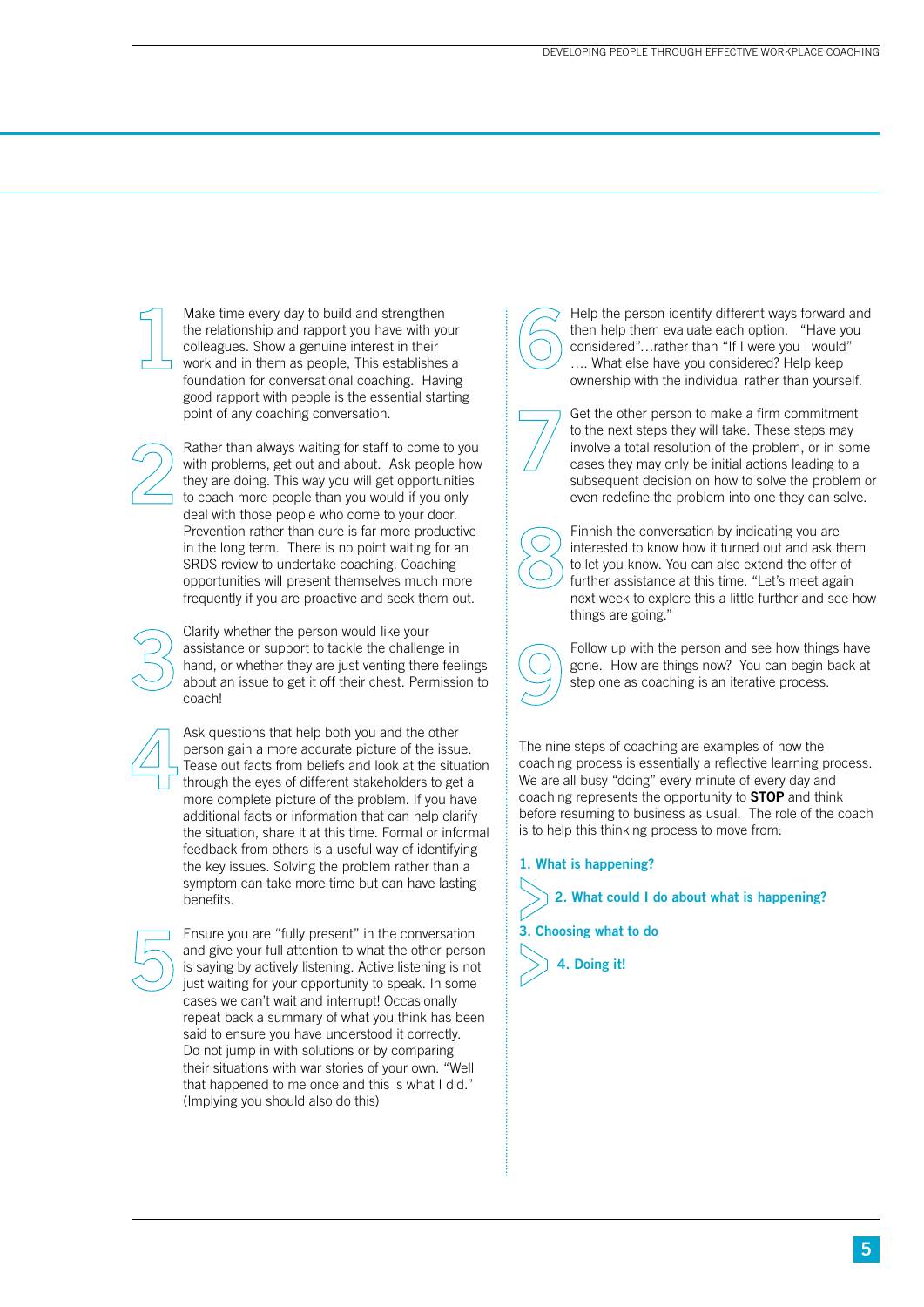# The TGROW model of coaching

The overall purpose of coaching in a work context is to maximise the performance of the individual. If you have Leadership and Management responsibilities one of your key roles is to align and then maximise an individual's efforts to the success of the team's objectives. You can use the TGROW model to provide a structure for any coaching conversation. The model ends with action (will) but is preceded by the stages of analysis and choice. What is happening and what could I do about what is happening? The benefits of using such a model are that it puts the other person at the centre of learning and thus engages them at the outset.

It also helps consolidate learning and apply it to other situations because it helps solve problems with the person rather than for them. You as a manager can simply use the stages of the model, together with the techniques of appropriate questioning and listening to move the person around three discrete stages of personal improvement.

Reflect (TG) Consider (RO) Act (W)

| $T - \text{Topic}$ | What are we going to talk about? |
|--------------------|----------------------------------|
| $G -$ Goals        | What do you want to happen?      |
| $R -$ Reality      | What is happening?               |
| <b>O</b> – Options | What could be done?              |
| $W - W$ ill        | What will you do?                |

Based on the GROW model of coaching J. Whitmore (2002)

### Topic

- Tell me about?
- What would you like time to think/talk about?
- Explain in a few sentences xxxx?
- What are you trying to achieve in the longer term?
- What would you say are your essential "must achieve". ?

#### Goal

- What is the specific aim of this discussion?
- How much personal control or influence do you have over this goal?
- What would a milestone look like?
- What do you want to achieve by doing this?
- Is that positive, challenging, and attainable?
- How could you measure this as an outcome?

### **Reality**

- What is happening now?
- Who is involved or has a stake in this?
- When things go badly on this issue what happens to you? How do you respond? How do you feel?
- What is the effect or impact on others?
- What have you done so far? In what ways is this working or not working?
- What effect did this have? On you/others
- What do you feel is holding you back?
- What is really going on here?
- Is this a symptom or a cause? Why do you think that?

#### **Options**

- What options do you have?
- What else could you do?
- What if....? (time, resources, influence)
- What are the costs and benefits (strengths/weaknesses) of each option?
- What are the risks, if any, of doing this?
- What are the risks, if any, of doing nothing?

#### Will

- Which of the options do you plan on doing?
- To what extent does this meet your objectives?
- What are your criteria for success?
- What support do you need and from whom?
- What else could you do?
- Who needs to know your plans and how will you inform them?
- What precisely are you going to do what steps?
- What could hinder you taking these steps?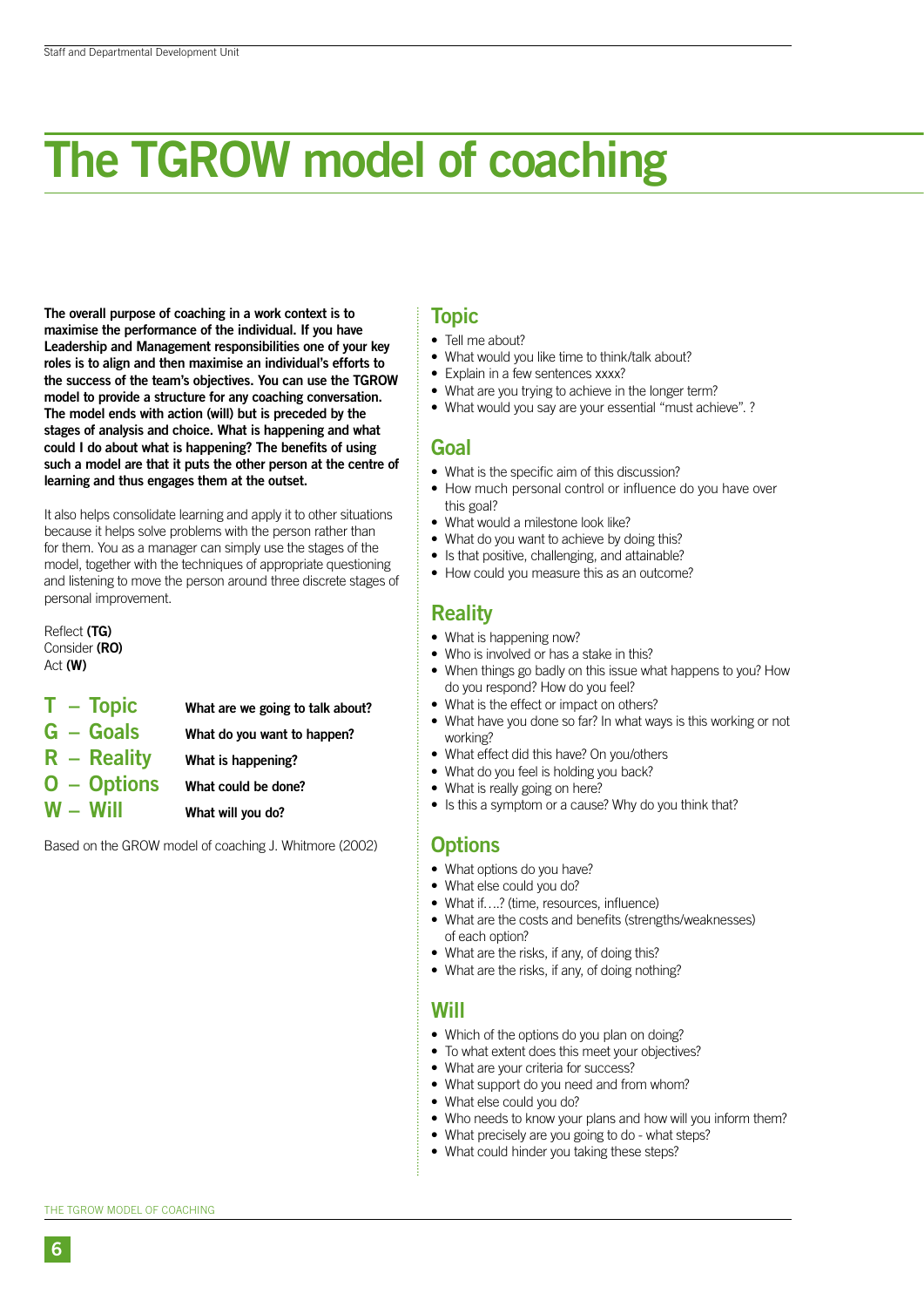#### **GOAL**

What do you want to move forward on... What can we achieve in the time available... What would be the most helpful thing for you take away from this session.

#### **REALITY**

What is happening now that tells you... Describe the current situation... What madeyou realise that you need to do something different.



O

G

#### **OPTIONS**

What could you do to move yourself just one step forward... What are your options... How far towards your objective will that take you...

W

#### WILL

What will you do next... How, when, with whom... What do you need from me.

#### TOPIC

Tell me about... What would you like to think/talk about... Give me a flavor in a few short sentences

T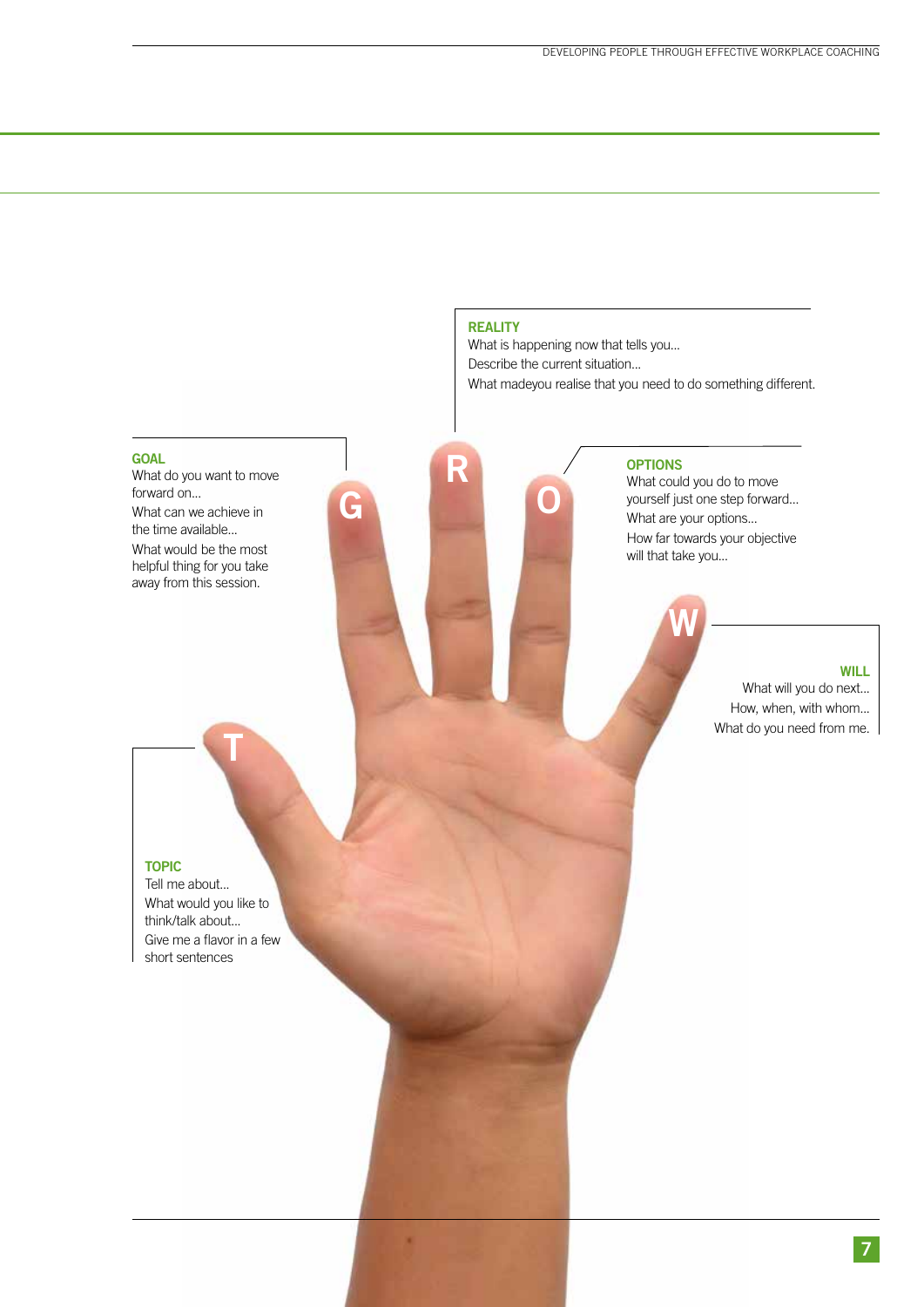# Active Listening

### Stage One

Carefully select the location of the coaching conversation (if possible):

- Choose a quiet room or area free from the distractions of other people and noise;
- Arrange seating to avoid any physical barriers such as a desk, but don't sit too close or too far away
- Set aside any other work you are doing
- Arrange for telephone calls to be diverted or your answer service switched on
- Remove or ignore any other distractions, especially your e-mail inbox!
- Switch computer screen off!
- Close the door, if possible.

### Stage Two

Create the right atmosphere:

- Make sure the person knows you want to listen to them, look interested and maintain appropriate eye contact (this can vary in different cultures)
- Give the other person your full attention
- Be patient allow the person time to say all they want to say (within reason)
- Go with the pace and energy of the other person- Don't fill the silence for them!
- Maintain a relaxed posture and encourage the speaker to feel relaxed as well
- Be encouraging by leaning forward, nodding, smiling whenever appropriate
- Empathise as necessary, if something difficult or painful or different from your own beliefs or values is being discussed do not judge
- Don't take any views personally and try not to be defensive

### Stage Three

Practise helpful listening behaviour:

- Make appropriate listening noises: eg 'Mmmm', 'Yes', 'I see'
- Pause before responding to indicate that you are digesting what has been said;
- Keep an open mind do not prejudge people, jump to conclusions, argue or interrupt; other people may have a different point of view (Well you say xxx BUT)
- Be aware of your own emotions; listen carefully even where you might disagree
- Suspend prejudice; don't allow the fact you disagreed make you turn a deaf ear to what is being said
- Concentrate on what matters by trying to get at the core of the response (In all you tell me what is crucial for you to try and resolve?)
- Be sensitive to mood, facial expressions and body movements to understand the full meaning of what is being said. Is there a gap between what is said and the person's body language?
- Imagine you are planning to make a report to someone else following the meeting and that they are the sort of person who likes to know all the details of what you have heard (you won't actually do this as the conversation is confidential but it will help you really understand!)
- Seek more information by summarising, asking questions, repeating or paraphrasing. Tell me more?
- Summarise to check your understanding. So what you are telling me is…

Finally, make a habit of taking notes. Listening only occupies something like one-quarter of our available mental capacity. The remaining three-quarters of the mind will wander if not otherwise used. More importantly, note-taking gives you a record of what you are hearing and helps to emphasize the importance you are placing on what is being said to you. Many of these helpful behaviours listed will be made easier by good and accurate notetaking, but it helps if you explain to the other person why you are taking notes.

The following checklist should prove a useful guide to improving the way you use your eyes and ears.

## **Checklist**

- 1. Non-verbal signals are important and you should learn to recognize them in order to get the full picture.
- 2. Beware of cultural differences in communication habits.
- 3. Recognise that your own emotions affect the signals you send.
- 4. Don't let your own values, attitudes, and beliefs get in the way.
- 5. Concentrate and pay attention to details.
- 6. Take accurate notes to avoid misunderstanding.
- 7. Tone of voice is often as important as what is said.
- 8. If you want to understand you must be prepared to listen and show you are listening actively.
- 9. Establish the performance criteria before you begin to observe or listen to issues relating to performance.
- 10. Plan in advance to avoid distractions.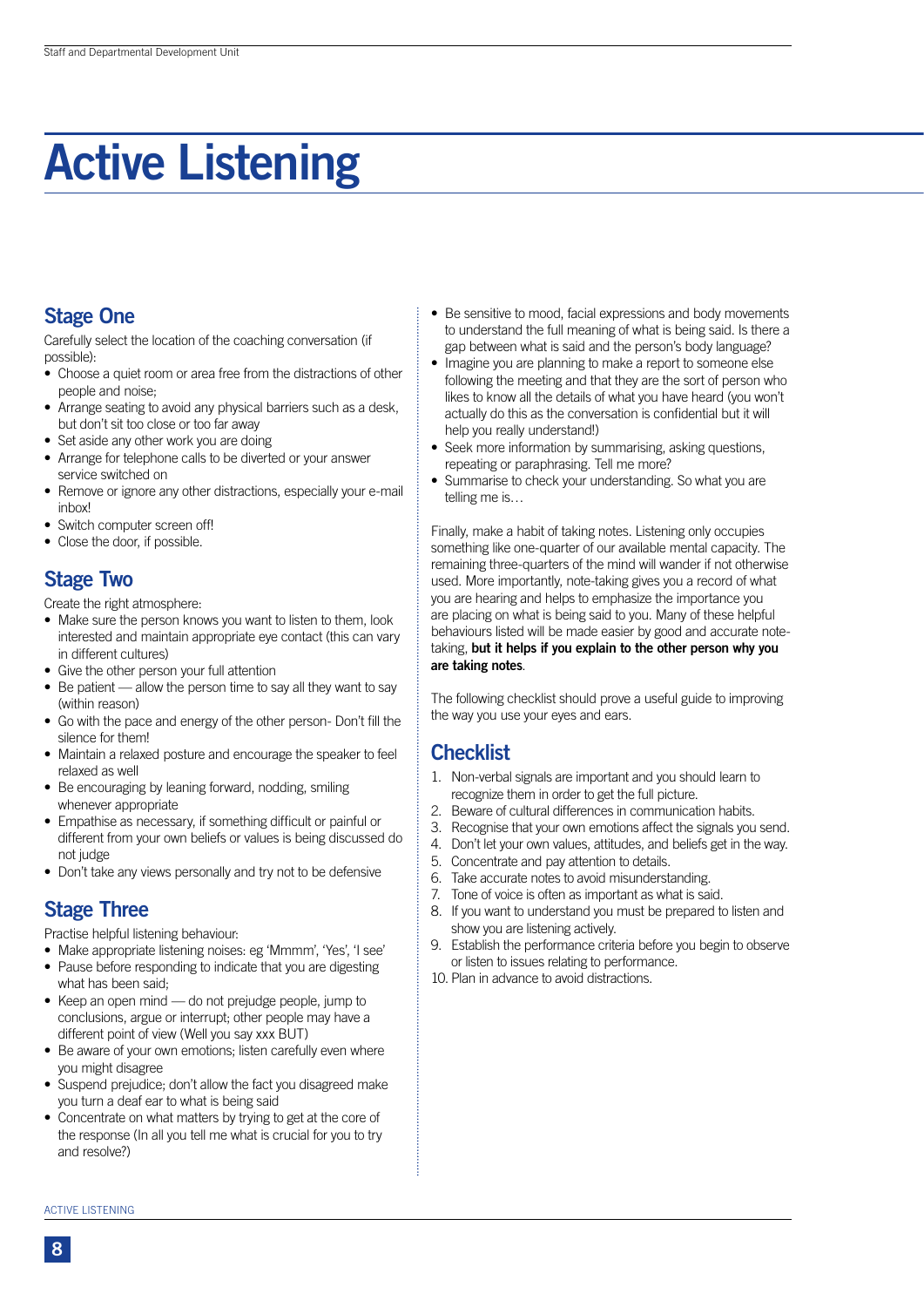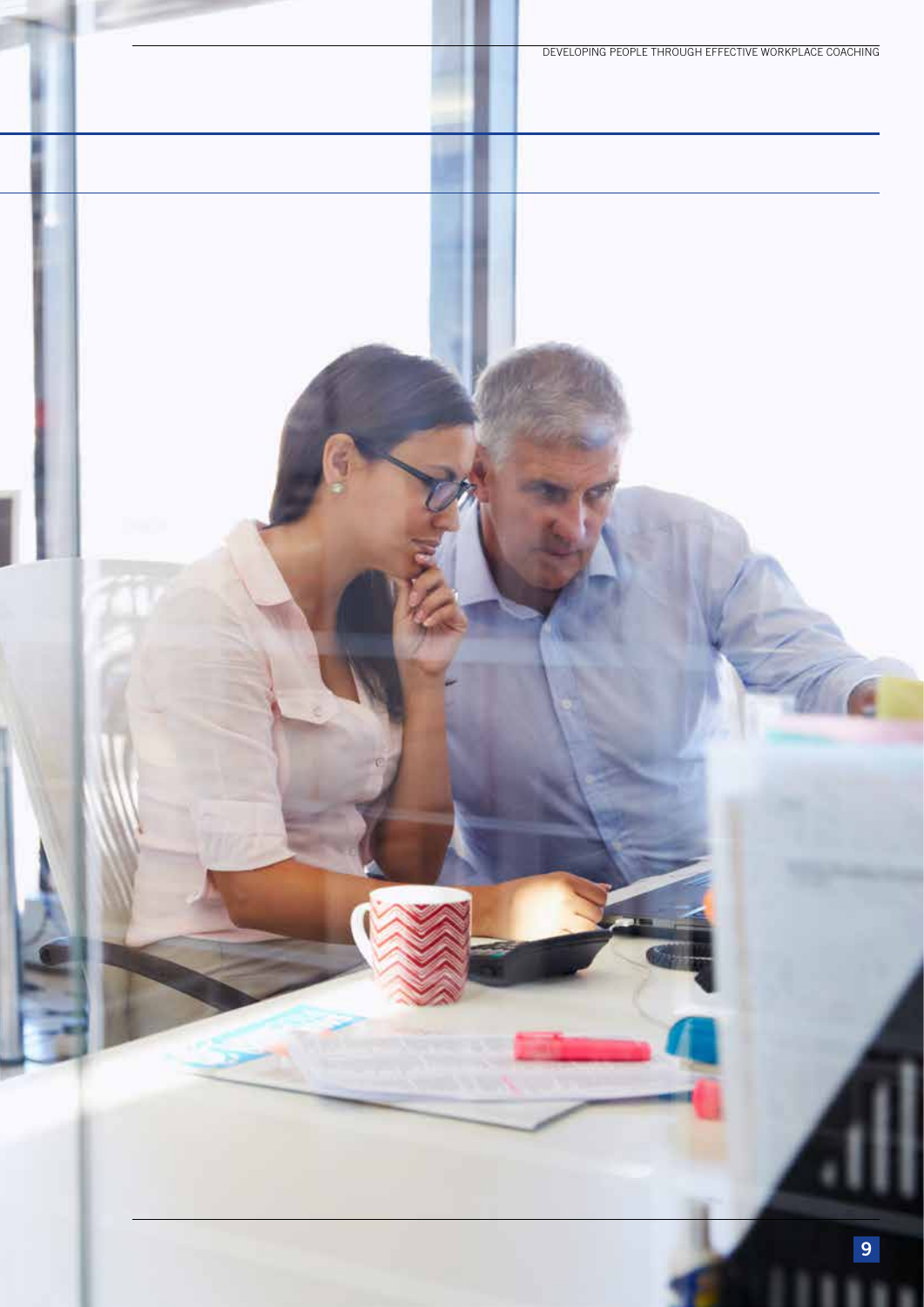# Ten Effective Coaching Questions

Within coaching there are key questions that unlock larger doors than their size seems to justify. These are questions that really punch above their weight. Some are asked of the person being coached; some can be reflective questions you ask of yourself as a coach:

- 'What's uppermost on your mind this week concerning work . . .' Great opening question to pick the topic for the coaching session.
- 'Help me understand What is the most important problem you want to try and solve.....' Although this is a request, it is received as a question. In order to explain to you, the person must first understand it themselves. This question triggers them into a less emotional and more logical view of their problem.
- 'If you did know, what might the answer look like?' Ask this when the person says they do not know how to respond to a specific question. Often they cannot answer because they are blocking out or suppressing the answer or cannot think about it logically. This question gives them permission to imagine what the answer is as if they are making it up, allowing the "real "answer to come out.
- 'What do you need (from me or others) right now?' This question makes the person connect with their real needs and allows them to express them.
- 'What would be a good question for me to ask right now?' This question works because it takes the coach to the most relevant areas of the situation. Also, it stimulates objectivity for the person.
- 'What does this person/client need from me right now?' This is a question the coach asks of themselves in order to give themselves a direction.
- 'And. . . Go on?' If you're not sure which direction to go in. or if you feel there's more the person needs to say.
- **Because. Why is this?'** enables the person to explore their rationale or assumptions.
- 'You want to leave this session at X pm having achieved what?' enables the person to focus on successful outcomes within their time frame. (A less effective version of this might be: 'What would you like to achieve, if that's possible, within our time constraints?')
- 'What have you achieved, that you might not have been aware of at the time?' enables a person to start filtering for what they have done that has worked for them.

#### The value of coaching in everyday life

Coaching is a cost-effective, efficient way of supporting people's development and growth. Unlike a training course that is simply an event, coaching is flexible in its timing and an integral part of the day, providing exactly what is wanted, where and when it is wanted.

This is what parents do when they 'coach' their children when crossing the road. This is how children 'coach' their parents to use I-Pads and smart phones. Coaching at its best it is a partnership, where both sides gain some satisfaction and value from the conversation. For this to work effectively both parties need to be motivated to participate in the coaching process. This is achieved by being open and trusting and setting out the ground rules for coaching to take place.

Different people at different levels within the university can coach on different aspects of a person's work. When this happens a coaching culture is being developed. An organisation that can build and sustain a coaching culture will be in a much better position to deal with change and to maximise the efforts of people in understanding their personal contribution to the university's success. Cocoaching, in which people who coach others share their experience and practice their skills can be a strong indication of establishing a coaching culture. (Coaches wanting to develop their coaching skills and effectiveness by being coached by others) Leaders who use coaching as a preferred leadership style not only have an impact on creating a coaching culture, but also in embedding deep seated and sustainable engagement as an approach to mutual problem solving and continuous improvement and development

#### *A coaching culture = a learning organisation.*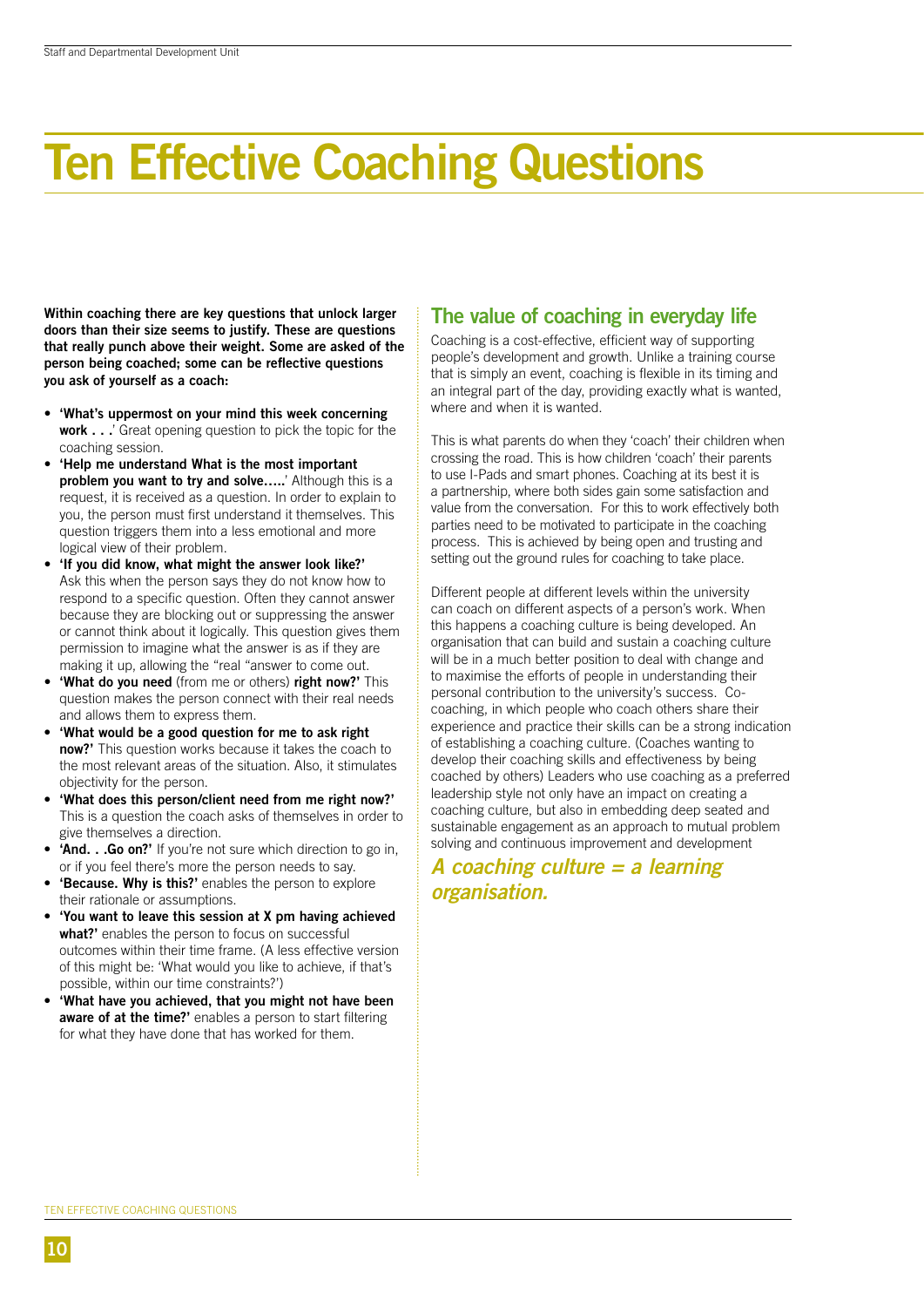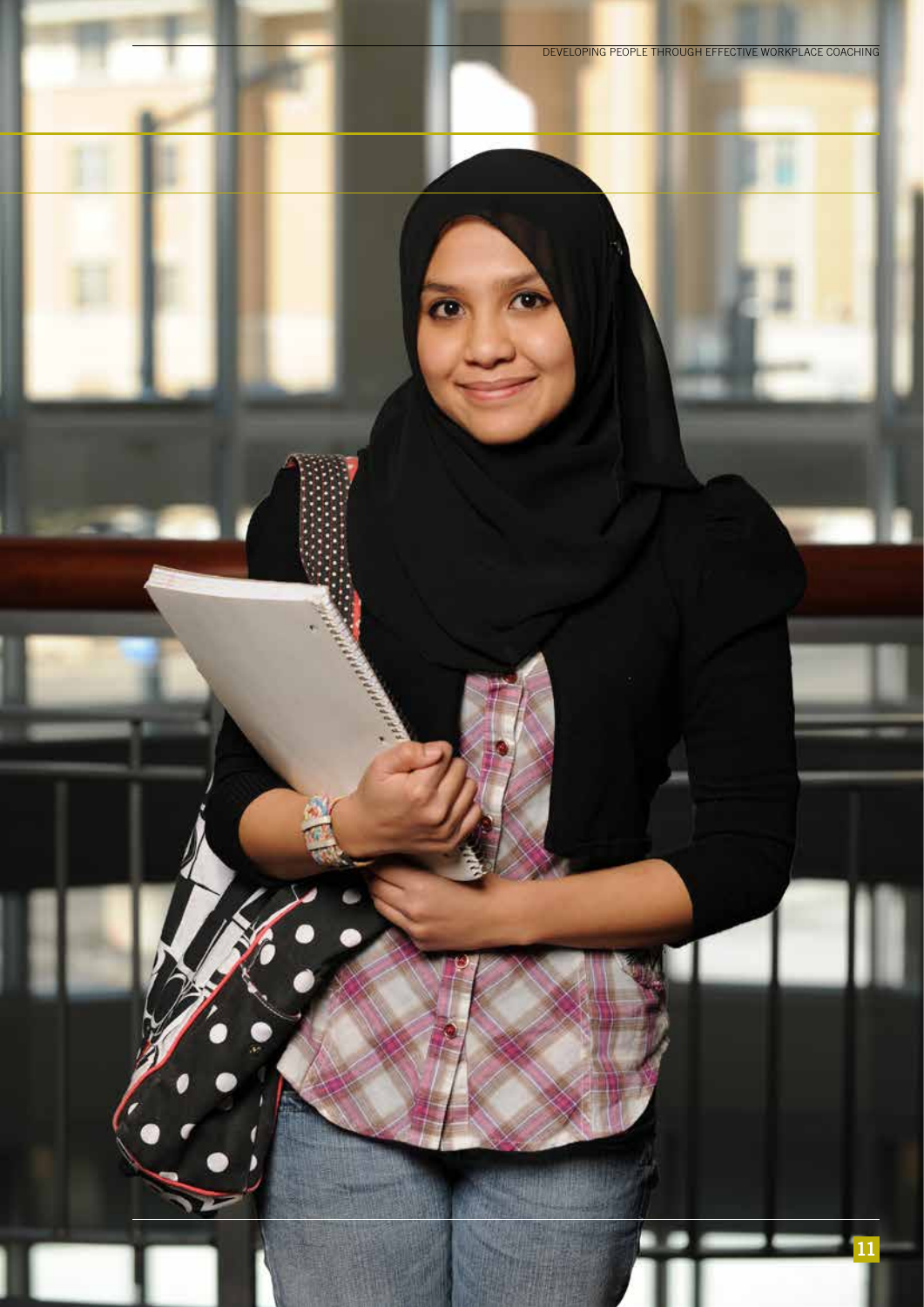# Agreeing "SMART" objectives

In the TGROW model Goal is an important initial stage of the coaching process. Having "SMART" goals or objectives to talk about provides a very useful focus in a coaching conversation. The "T "G" and "R" part of the model. It clarifies the overall purpose of a work based coaching conversation: To Improve or maintain levels of performance.

#### What is an objective?

- A written statement of intent that clearly describes what actions or tasks, with measurable end results, an individual, team or organisation wants to achieve within a specified time period.
- They can be "hard" in the sense that something quantifiable is to be achieved. A 10% increase in student numbers on xx degree programme or "soft" in the sense that they are difficult to attach a number to. Descriptions are often the best way of setting soft objectives. You may also have objectives related to developing skills or knowledge. I.e. John is to attend an advanced excel training course by Sept 16 to enable him to use macro commands to speed up data analysis in xx service

### Why have objectives?

- Give direction and focus to an individual's work
- Make clear on what tasks individual are expected to focus and prioritise their efforts
- Make clear any standards to which individual are expected to perform in their role
- Clarify priorities and the relative importance of tasks and activities
- Clarify the purpose of the role and its place and contribution within the team
- Provide an opportunity to think systematically about all aspects of the job and performance in those aspects. Look for tensions and overlaps between objectives
- Provide a basis for discussing how people are doing using something that is "objective"
- Provide an agenda for professional & personal development to meet objectives and goals

Objectives provide the focus for coaching conversations. The "SMARTer" the objectives the sharper the focus of the coaching conversation.

### SMART Objectives

An objective should be:

- S Specific
- $M -$  Measurable
	- $-$  Achievable
- $R -$  Relevant
- Timeconstrained

### **Specific**

- Unambiguous and clear to those contributing to its attainment so any misunderstandings are minimised
- Clearly written, leaving little room for doubt or ambiguity
- Normally stating an outcome and not simply an activity
- Specifying a single key result to be achieved
- Containing a verb and an object i.e. what is to be accomplished/end result/value added by the activity. Verb should be action verb (design, develop, write, implement, increase, etc). Object is the 'thing' to be designed, developed written, etc,... Workshop, Programme, Conference etc. (e.g. write a grant proposal by x)
- Containing a standards component indicating expected level of activity or outcome (what is good/ excellent? Also useful when discussing contribution pay related to performance)

### **Measurable**

- Capable of verification so that progress can be monitored
- Wherever possible quantified in terms of numbers and/or standards
- Where quantification is not possible, other success criteria will need to be devised around quality
- Quantity and quality can impact on each other

#### **Achievable**

- Challenging and interesting exciting wherever possible but realistic. An objective that is not achievable may cause demotivation. One that lacks sufficient challenge may lead to boredom or demotivation. Do take account of factors beyond the individual's control. I.e. the difference in control over writing papers and publishing papers. Research proposals submitted and bids accepted etc
- Job holders should have necessary skills and knowledge to achieve objectives, or be able to acquire them quickly as part of personal development needs identified
- Consistent with available resources i.e. budgets, other peoples skills and knowledge levels
- Serve as a motivational and, often, a developmental tool for the individual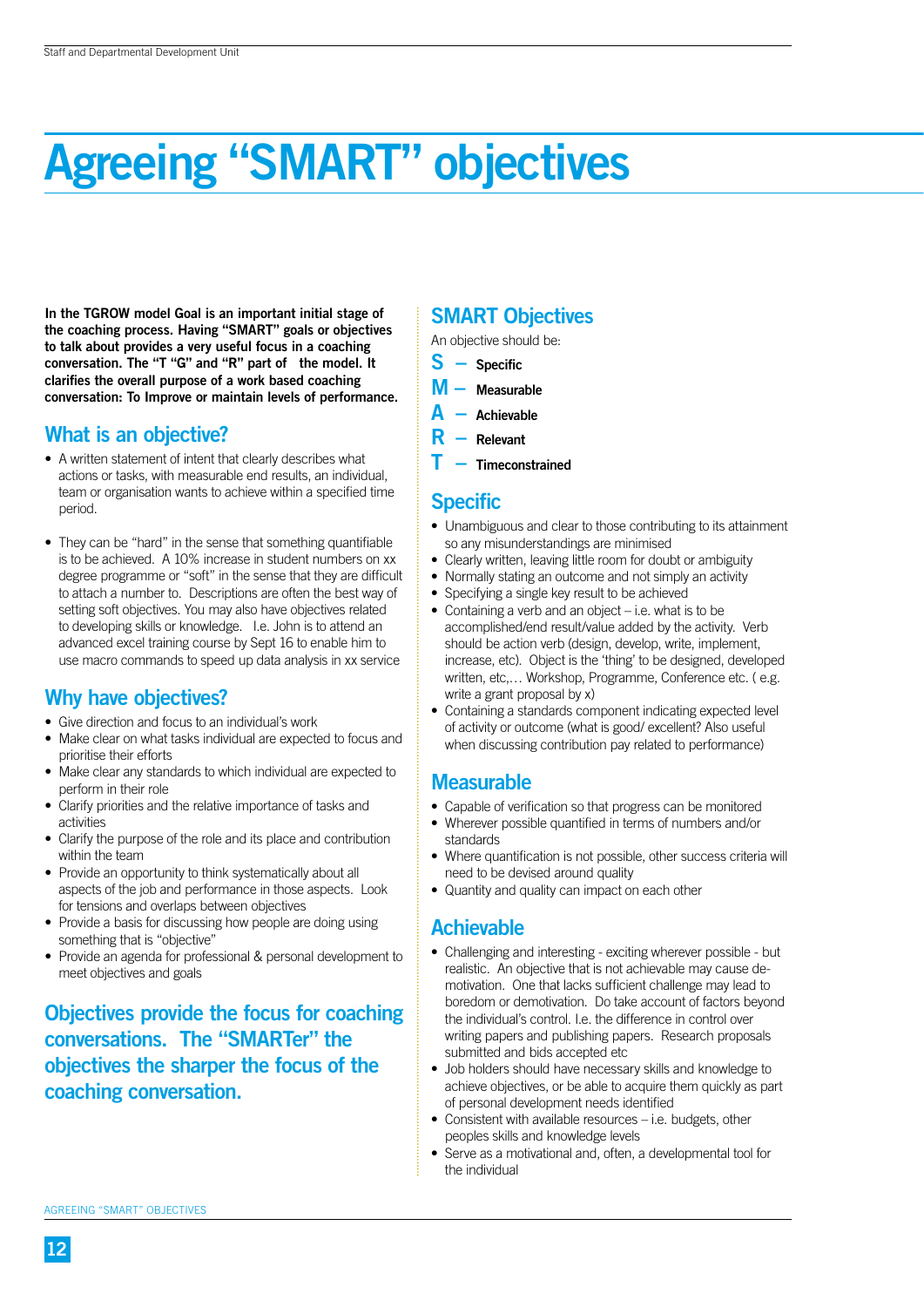#### Relevant

- Have a real application and benefit within the organisation. Linked to strategic direction and team goals
- Be within job holder's authority to deliver
- May be developmental to allow people to move to a different role in their career development

#### **Timeconstrained**

- Indicate target dates (start and end), milestones, timescales or deadlines
- Where a specific timescale is not applicable, a statement such as 'at all times', 'in accordance with laid down procedures' etc can be used.

#### Sources of objectives

- Problems and their avoidance: problem-solving where something is missing, not being done or needs to be developed; ongoing activities needed for 'business as usual'
- Possibilities and Projects: innovation opportunities on which to capitalise; new projects, initiatives, courses, modules etc to develop
- Processes: related to achieving specific measurable improvements in the outcomes of a process
- Practices: where a different way of doing something needs to be found. Helps creativity and innovation
- People: related to the management and development of staff
- Personal development: developing knowledge, skills, and abilities for current or future roles.

#### Other characteristics of objectives

- Clarity versus brevity. Work objectives can be short and sweet but this is not essential. Clarity however (to those involved) is essential.
- Broad or narrow. Work objectives can be broad or narrow in scope. For broader objectives (e.g. 'upgrade and improve the capacity and resilience of the student portal'), the measurement criteria will need to be specified with particular care so that progress and performance can be evaluated. I.e. Install x by y.
- Situational and recurring. Work objectives can address situational (e.g. one-off situations, i.e. organise a conference) or recurring work requirements (e.g. day-to-day activities i.e. teaching on a particular programme.
- Results versus activity. Work is a process with a result or outcome. Results and activity/action are not the same. Both results objectives and activity objectives can be valid but they should not be confused. Both should reflect, in measurable terms, the results of/value-added by the activity. Furthermore, people may perceive ends (end results) and means (activities

to achieve end results) differently depending on their position in the organisation. One is a measure of outcome - Have you achieved what you set out to achieve? The other is an example of an "in- process measure" - Are you achieving what you set out to achieve? It is not enough, when setting objectives, simply to discuss WHAT must be achieved and HOW. The person needs to also understand the larger context: WHY the achievement is important and where it fits into the team and organisational context.

Further guidance on writing SMART objectives as part of the SRDS process can be found on the SDDU website.

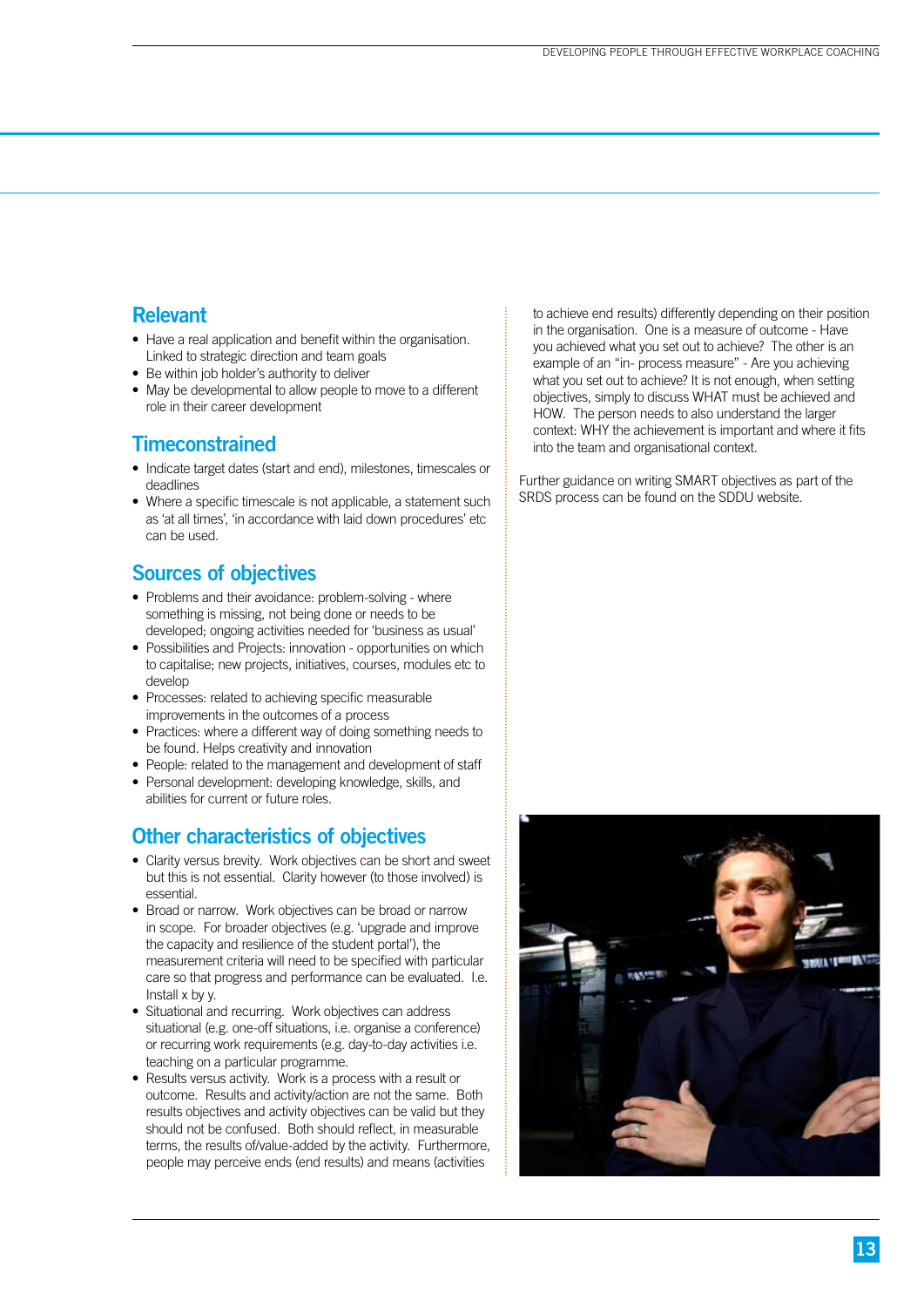# Agreeing "SMART" objectives

#### Reflective questions to help the person you are coaching "smarten" up their goals/objectives

Think of one of your objectives for the next year. Write it down

Why do you need to do this - why is it important?

If it is not already SMART use the above notes to rewrite or re think this objective in a SMART format

Once the objective is conceived in a **SMART** format it is less ambiguous and open to interpretation. The next part of the process would be to discuss and review achievement/performance against objectives in both a formal and informal way. This often involves giving and receiving constructive feedback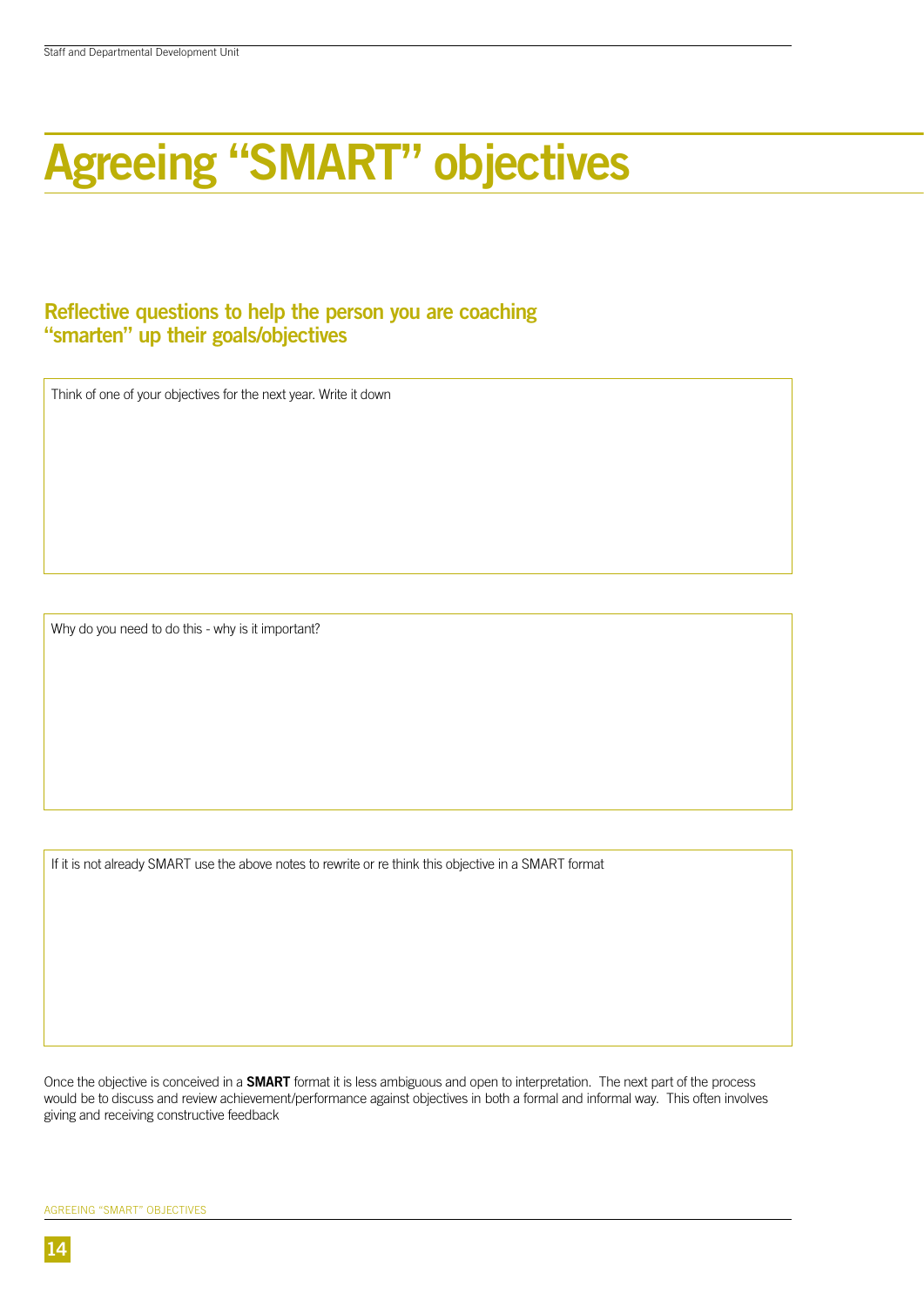DEVELOPING PEOPLE THROUGH EFFECTIVE WORKPLACE COACHING

d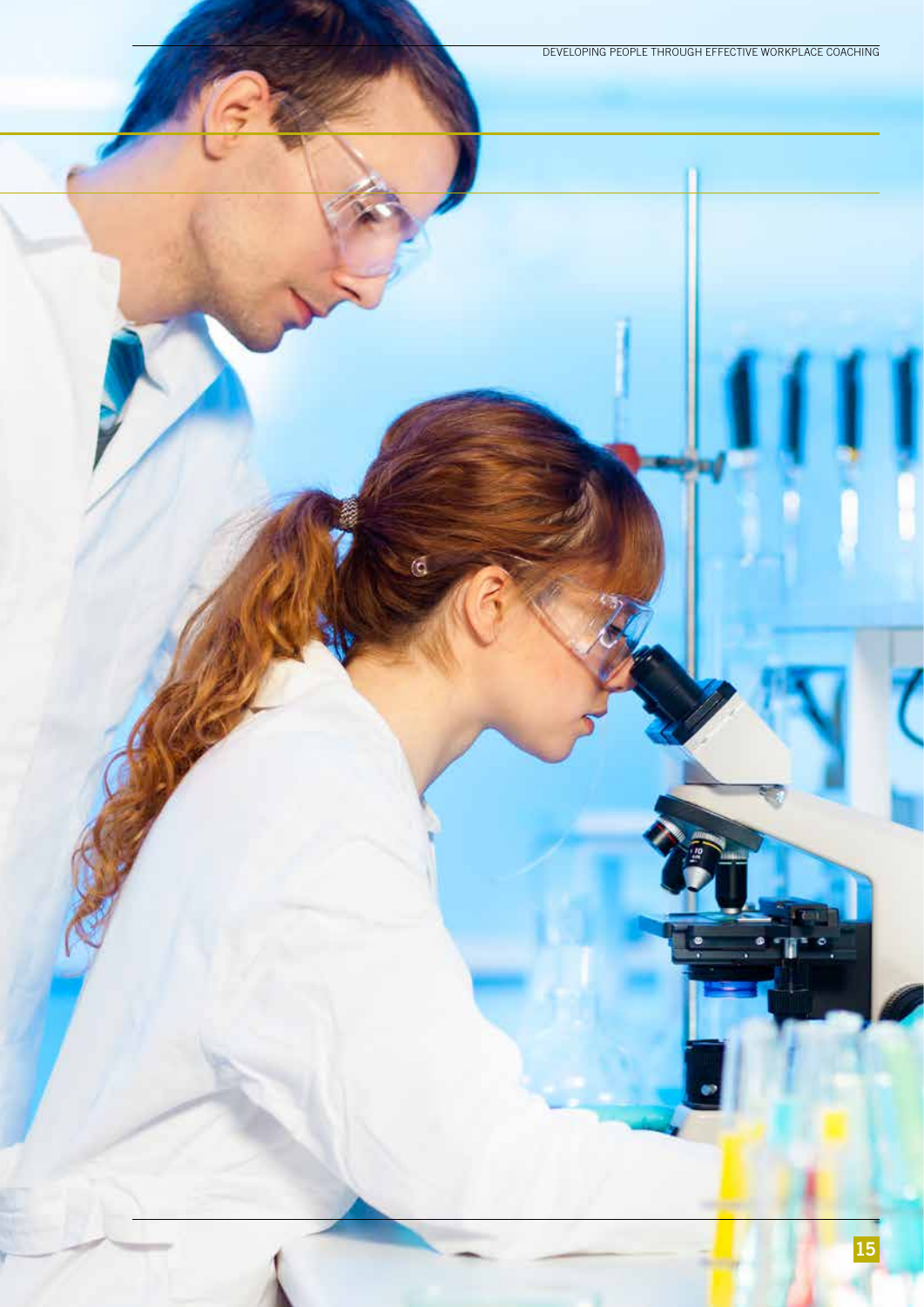# The Art of Feedback

Having management or leadership responsibilities can be a little nerve-wracking, particularly if this type of responsibility is new to you. You suddenly find that not only are you responsible for your own work but you now have responsibility for the work of others. Having this broader remit and dealing with it effectively will always boil down to building positive relationships with others. An essential part of building effective relationship with others is to open up and maintain effective lines of communication.

Communication is of course two- way: transmit and receive. The art of feedback is the ability to transmit and receive in the most effective way in order to achieve the dual purpose of feedback which is motivation and development. People development focus is one of the key leadership excellence competences.

Although feedback can be a very useful part of the SRDS process, It would be unwise to just think of feedback as part of the annual SRDS review. Feedback needs to be undertaken in a fairly regular and consistent way if it is to be really effective.

#### SRDS Guidance:

Can be found on the SDDU website.



Feedback is a process that helps people reflect

and focus on what they are achieving, why they need to achieve this and how they are going about achieving it.

Feedback may be defined as "information about past behaviour and actions, delivered in the present, which may influence any future behaviour and actions."

The word feedback can have negative connotations for some people. Just think how you feel if someone says "do you mind if I give you some feedback."

You are probably waiting to hear the list of things that you are doing wrong or waiting to defend yourself against the incorrect perceptions of the other person.

As a leader/manager or staff reviewer you must ensure that feedback is not perceived in this negative way and as a pejorative exercise. If feedback is concerned with the behaviours and actions of others it is also concerned with the behaviours and actions of yourself. The tone and atmosphere you create in giving feedback will often determine how effective and positive it will be. Feedback will need to be both balanced and constructive if it is to really address the aims of being motivational and developmental.

# Aim One: Motivational:

Every social psychologist since Maslow\* has stressed the importance of motivation and recognition in valuing people for a job well done. Praise is a leading motivator for us when you identify and recognise good work. This can be good in both activities and outcomes. The person may have worked very hard in putting together and submitting a grant application and still not have been successful in securing the grant. If you were to focus solely on the outcomes then it could be very de-motivating for a person as they may feel that all the hard work was wasted time. However, It may be that a grant application was successful but you feel that some of the work the person did In securing success was not as efficient or as effective as it could have been and may have been achieved at the expense of other areas of work. Would you focus on just the positive outcome as it will be motivational for the person or would you feel obliged to look at the activities as well and risk the effect of de-motivating the person? The point is that partial feedback i.e. just focusing on the positive or the negative aspects of work can be counter productive. Feedback needs to be motivational and developmental to be effective.

> \*Abraham Maslow hierarchy of needs www.simplypsychology.org/maslow.html

## Aim Two: Developmental

Everyone has the capacity to improve or do things differently or better. It may be that improvement is achieved by stopping doing things or doing less of them. Individuals need to constantly make choices based on what is happening around them and if what is happening around them is changing then change is the only constant. Development is mostly about building on what is already being done well. Identifying areas for personal change and growth can be just as positive and motivational for an individual if it is done well. Giving people feedback when things are not going well or as good as expected does not have to be confrontational. The words you use, the tone of voice, the order that you present information or "facts" can all play a part in making the feedback positive or negative.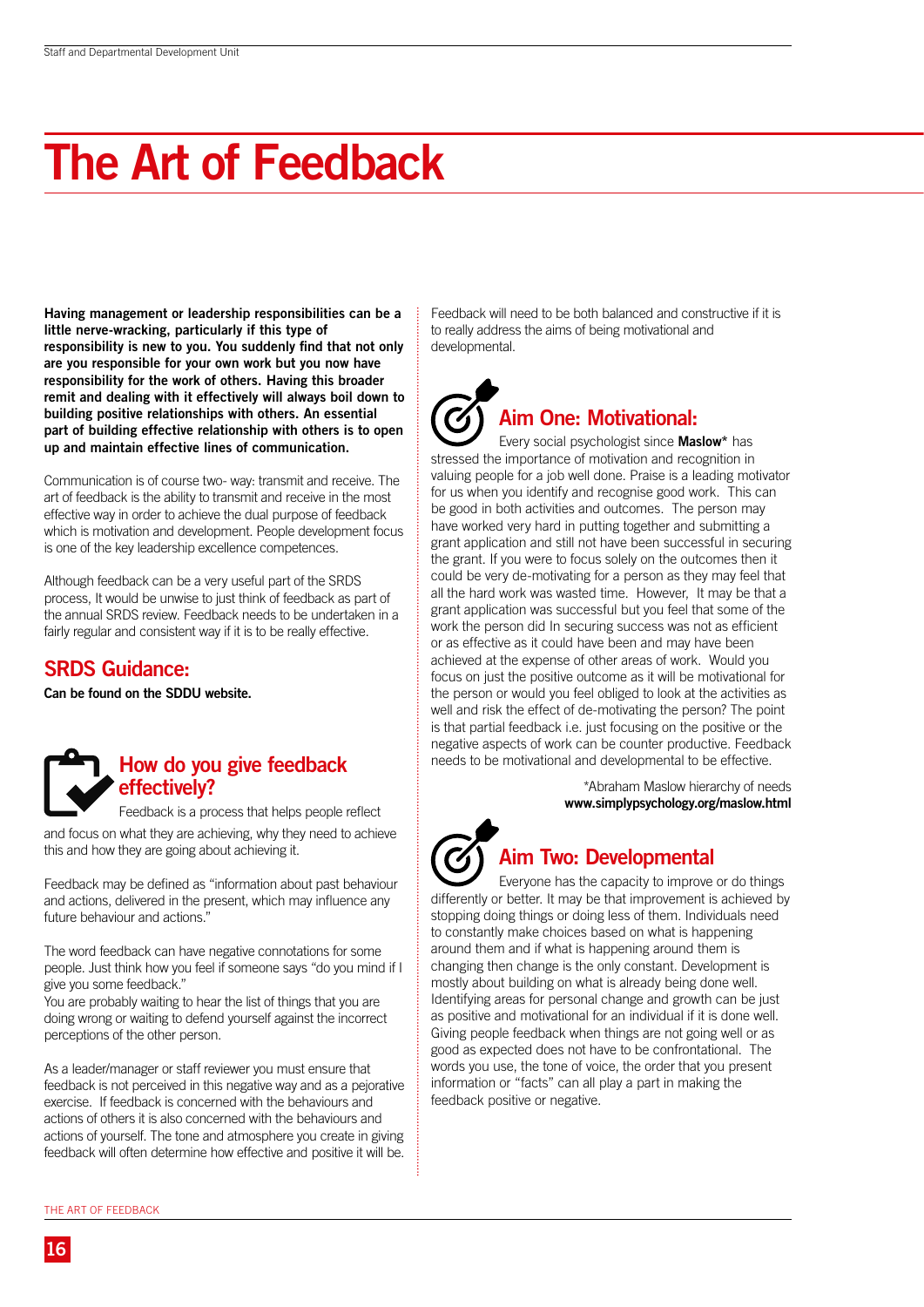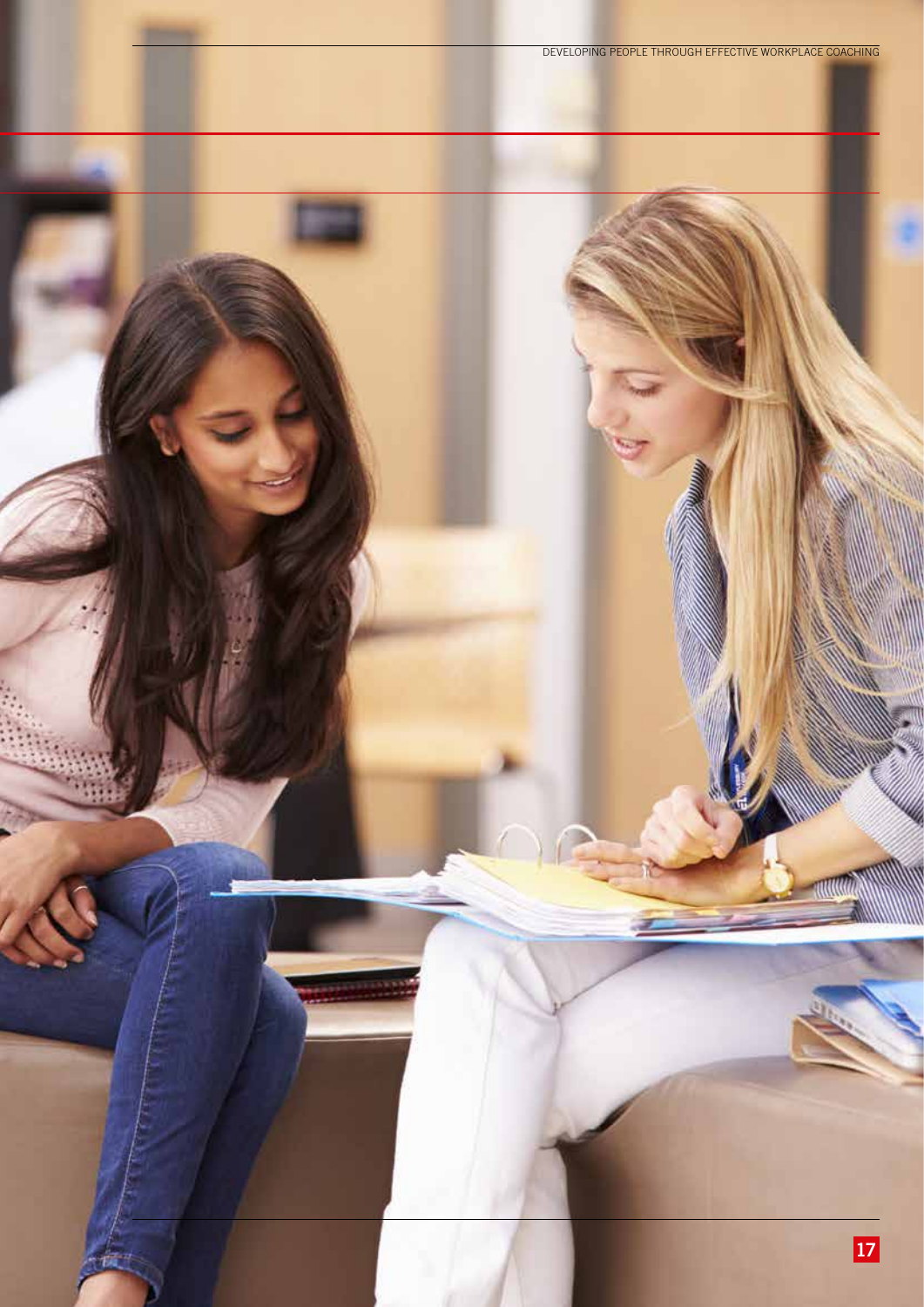# The Art of Feedback (cont)

### What type of feedback will achieve the aims of motivation and development?

Feedback that is:

- Based on observable or observed behaviour or actions
- Specific to a given situation
- Balanced in identifying what has been successful /what as been less successful

To improve the accuracy and clarity of a message during a feedback conversation, use clarifying feedback statements such as the following:

*"Let me be sure I understand what you have said."*

*"Let's see if I can review the key points we've discussed so far." "So what you are saying is…"*

*"I think I hear you saying that your central concern is…"* 

*"As I understand it, your major objectives for next year are…."*

Clarifying feedback statements can also end with the following:

*"Can I check I understand you properly?"*

*"Did I hear you correctly?"*

*"Was this in line with what you meant?"*

*"Were those your major concerns?"*

*"Can you add anything to my summary?"*

A good rule of thumb is: "When in doubt, check it out." One of the best ways to check it out is through the effective use of questioning skills. Clarifying questions, (so what you mean is...?) expansion questions, (you say... tell me more?) direction questions, (can we explore this aspect a little bit more?) fact-finding questions, (what makes you think this is the case?) feeling-finding questions, (and how did this make you feel?) and open questions (what, when, why, how?) can be used freely during conversation to test for the impact of your feedback.

### Characteristics of effective feedback

Feedback should be FAST:

- Frequent: don't wait until the next formal SRDS meeting. Do it as a matter of routine.
- Accurate: descriptive of observed or verifiable behaviour and facts; not evaluative of the person based on assumptions, interpretations, generalisations and judgements. You did rather than you are!
- Specific: related to a specific, observable or verifiable behaviour, action, event or result.
- Timely: close to the event or situation.

#### Examples:

*"I was disappointed as that was a very poor committee paper. I wish you were more committed to producing good papers." You will need to do it better next time please!*

*"I thought you ran the meeting very effectively. John can have a lot to say and it was a little surprising that he came with a paper fully supporting his views. However, I thought that you ensured that his contributions were focused and allowed others to become involved in the discussion. One thing you may wish to consider is to ask people to send papers out before the next meeting to give everyone a chance to familiarise themselves beforehand. Or What do you think would make any future meetings even more productive than this one?*

#### Two caveats:

#### 1. What if you can't be present to observe the individual at work?

Make sure you have processes in place through which you can learn about how the person is doing. These processes should be open, fast and understood by everyone concerned. For example:

- Looking at the outputs of their work
- Having routine one-to-one meetings with them and including discussions about their performance against agreed objectives. Interim SRDS review meetings
- Periodically review and discuss with them, if appropriate, the standards of performance for their job, and clarify with them mutual expectations of someone operating at the level defined by their role or job description
- Ask them to write or e-mail periodic updates and to share them with you for discussion
- Obtain feedback from "customers" or users of the service provided – in writing where possible
- Call in or phone or carry out interim reviews
- Use 360o feedback. Ask for confidential evaluations by peers and, where appropriate, direct reports. This process should, however, be applied fairly to everyone and clearly understood by everyone. This is an optional part of the SRDS process

#### 2.There's a difference between timely and rushed feedback.

If you're providing feedback around an emotionally charged event, wait a day or two (but never more than a week) until your own emotions have subsided a little. If the feedback involves a difficult issue, find an appropriate time and place. Make an appointment and have a meeting, but don't do it in the corridor. Also prepare yourself – what you're going to say and how –think about how the recipient might react.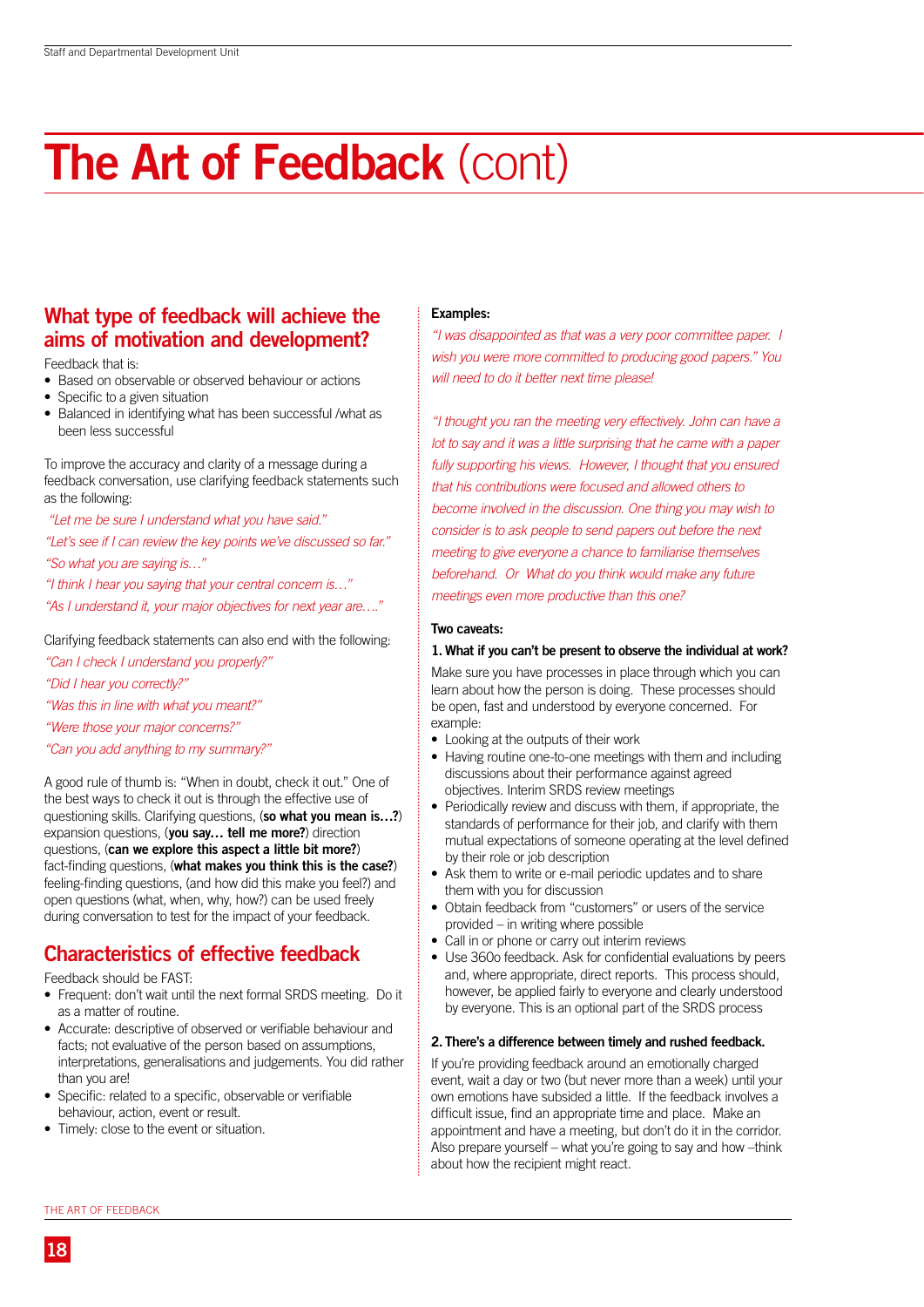### Basic guidelines for giving feedback

- Be clear what you want to say and why you need to say it
- Give feedback with care: take account of the needs of the receiver
- Give feedback with attention: to your own body language and tone of voice as well as to the words you use
- Be timely: feedback is most useful when the recipient is receptive to it and when it is as close as possible to the actual event
- Be specific: behavioural feedback should be based on specific, observable or verifiable data and behaviour
- Emphasise anything positive before moving on to areas for improvement
- Refer to behaviour that can be changed and not personality that in most cases cannot. You "did" rather than you "are."
- Be descriptive rather than evaluative. Discuss the impact on performance or its consequences. If judgements must be included, state clearly that these are matters of subjective evaluation, then describe the situation as you see it, and finally let the recipient make the evaluation
- Avoid 'general' words like 'all', 'never', 'always' etc
- Be very careful with advice. The aim of feedback is to help the person to understand the issue better and to identify actions to improve or maintain in the future
- Ask the recipient for his/her input after you have described your observations, for example to check out their perceptions of the situation
- Get feedback on your feedback. Think about two or three recent occasions on which you gave feedback to someone and then answer the following questions:
	- ? What prompted you to give feedback on that matter at that time?
	- ? What was the substance of the feedback?
	- ? Was the impact positive or negative on the other person?
	- ? Was there any concrete action as a result?

#### **Summary**

Through feedback, you can agree which areas to spend more time on and which ones need less time. It is important to confirm all uncertain verbal, vocal, and observable cues through feedback. Your leadership and management skills create a virtuous circle that has a much wider impact than just on the individual who is receiving the feedback. The proper and effective use of feedback skills leads to improved communication and improved communication leads to positive working relationships. This increased sense of mutual understanding will lead to less interpersonal tension, increased trust and respect, and higher levels of performance at an individual and an organisational level. Feedback that is done incorrectly can result in a win- loose mentality whereas everyone wins when communications lines are transparent clear and open.

Where there are performance issues, schedule meetings at regular and frequent intervals to discuss performance and provide feedback. Use coaching conversations as a way of providing a clear way forward for the other person to adopt. This proactive approach will ensure that you address issues promptly and foster a problem-solving approach between the "manager" or reviewer and the other person. Use an action or development planning approach to relate the person's objectives, the agreed performance standards, and any development needed to meet the agreed standard.



"I haven't read your proposal yet, but I already have some great ideas on how to improve it!"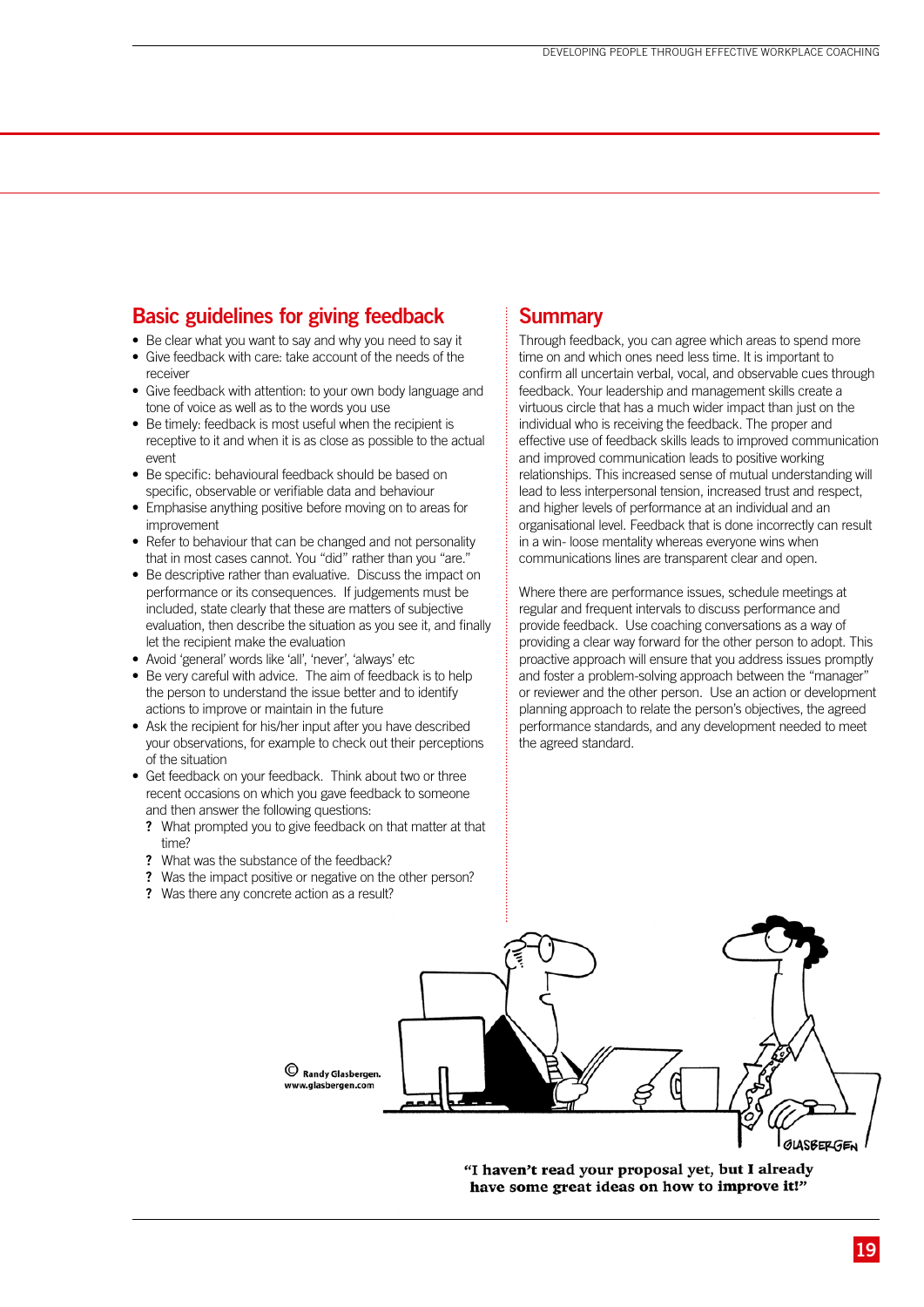# Guidelines for Effective Delegation

Webster's dictionary says delegation is "to entrust to another.'' As managers entrust to another, typically their direct reports, they create opportunities for these individuals to enhance their knowledge and/or skill level for specific tasks. Delegation allows another individual or group to work on a project or task that offers motivation and rewards on its successful completion. It also offers the manager/ reviewer the opportunity to grow and develop individuals who can then be recognised as high-level contributors in the goals of the unit. Effective delegation can be accomplished by coaching employees to improve their skills and knowledge level.

Managers who delegate effectively can support staff who are more capable and enthusiastic because of their experience of delegation. Staff will need to be perceived as competent and committed in order to take on more projects or tasks, thereby freeing up the manager's time to work on tasks that cannot be delegated or more importantly to concentrate on strategic issues and not day to day operational issues.

As valuable a management skill as it is, too often delegation is either nonexistent or done half-heartedly or haphazardly. When delegation is done half-heartedly, people become dissatisfied and de-motivated, and they will not improve their skill or knowledge levels.

Delegation is a key performance management tool because it will help you to improve the performance of individuals in your work area, your team and improve your own management and leadership skills. An effective manager knows that delegation is the way to achieve results through others and create capacity to spend time on those important strategic issues.

### Delegation guidelines

It is crucial to establish the right tone and environment for effective delegating. You can do this if you follow these guidelines:

- Be very clear about what you want done, and about when and how results will be measured. Ambiguity will lead only to a disappointing experience.
- Encourage people to tell you about their special interests at work and about the time they have available for new work or projects.
- Build a sense of shared responsibility for the team's overall goals. Those goals shouldn't be your goals alone.
- Avoid dumping only tedious or difficult jobs on your staff Instead, delegate tasks that spark interest and can be enjoyable.
- Provide career opportunities for others by delegating functions that have may high visibility within the Faculty or Service area.
- Delegate to people whose judgment and competence you trust. This, of course, requires that you know your staff and their capabilities very well.
- Recognise that delegation is a learning experience for your staff, so offer training or coaching as needed.
- Develop trust in less-skilled or experienced staff members by delegating highly structured assignments. Then provide the support they need to increase their competence.
- Whenever possible, delegate an entire project or area of work and not just a small piece; doing this will increase motivation and commitment.
- Monitor progress and provide feedback.
- Maintain open lines of communication, "Let me know if you run into problems." Don't interfere!

## Making Delegation Successful

When you realise that you should be delegating, and you are comfortable with what tasks, projects, or responsibilities you can delegate, how do you go about it? There are some specific steps that you can follow that will help to ensure your success.

#### 1.Analyse the Specific Task That Needs to Be Done

- What is the scope of the work?
- How important or visible is the outcome?
- When does it need to be done? Is it urgent or is there time to train someone?
- What are the specific measurable goals?
- What is the level of responsibility you are delegating?
- What resources (tools, budgets, people, and other resources) are available?

Once you have a clear understanding of the task, you are ready to move on to the next step. In order to take this next step, you must know your people—their skills, experience, and knowledge. What you don't know about them you need to find out, the best source of information is the individual himself or their latest SRDS review. What information can you find out about your staff that would help you to decide if they are the right match for the job/activity you want to delegate? The following list may help you determine what to look for:

- Areas of strength/weakness
- Canabilities
- Developmental needs
- Past work experience
- Career aspirations
- Fears and/or concerns

If you don't know this about each of your staff, you can get the information by asking each one about previous experience, goals, and career aspirations, and what he or she knows. You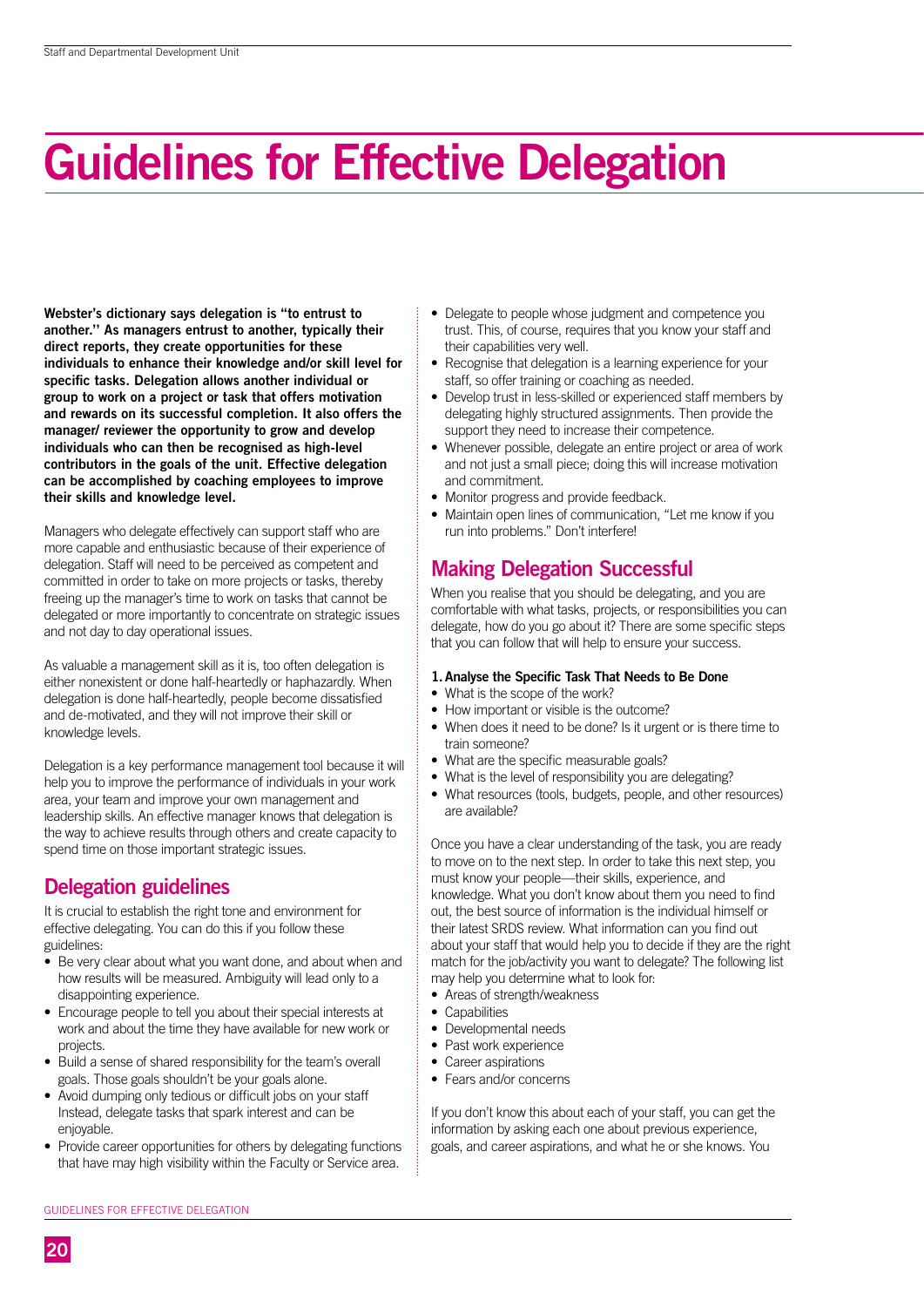can also review SRDS files for their past experience, and you can talk to their former reviewers or people who know them better than you do. Once you have the necessary information, you can proceed to step two.

#### 2.Identify the Person for the Job

- What skills and experience do you need?
- Whom do you have on your staff that can meet those needs?
- Is there time on the delegated task to use this as a developmental activity?
- What training and/or support will the individual need to be successful?

#### 3.Meet with the Person and Explain What You Need Done

- Describe the task and the goals.
- Specify why this person has been selected.
- Be specific about responsibilities and authority.
- Get the person's agreement that they will take this assignment. They need to be both confident and competent that they can achieve the task.

#### 4.Implement the Delegation

- Allow the individual to "run with the project''—don't interfere unnecessarily.
- Establish a follow-up plan.

#### 5.Hold the Follow-Up or progress Meetings

- Make yourself available for support.
- Discover problems early.
- Determine what you will need to do to ensure success.
- Praise what has been done well, and redirect what could have been done better.

As you proceed through these steps, keep in mind that delegation is a process, not an event. Keep the following in mind:

- Make the entire delegation process as collaborative as possible
- Use coaching as a way of keeping this a two way process in each of the five steps
- Keep the lines of communication open
- Tailor your monitoring to the individual
- Ask for regular progress reports (frequency depending on the individual). You may agree to use exception reports in order that you are not meeting unnecessarily and it feels more like checking up on the person
- Provide timely and constructive feedback
- Encourage solution thinking
- Recognise that mistakes are part of learning. (How can you do it differently/more effectively next time?)
- Celebrate successes (even small ones)

As you begin to delegate, you must remember that it is important to select the right person for the assignment. You will need to be prepared to work with that person on developing the new skills necessary for effective completion of the work.

Once a task is delegated you can use your coaching skills to ensure that not only are things still on track but also that any learning as a result of the delegated tasks is used to develop the other person in a robust and effective way.

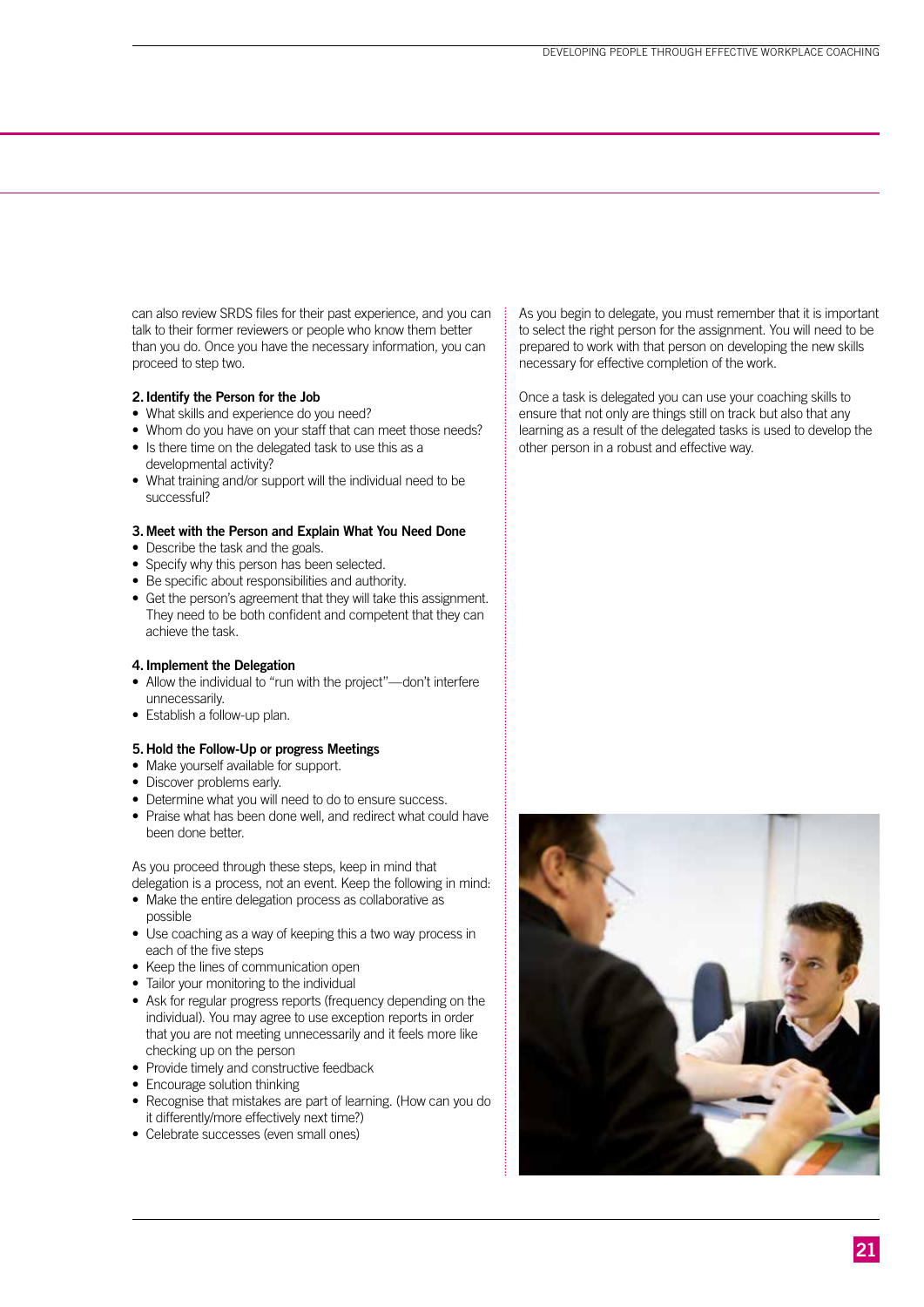# Self Assessment of Your Coaching Skills

| <b>SKILL</b>            | <b>WHERE AND HOW AM I</b><br><b>CURRENTLY USING THIS SKILL</b> | <b>RATING:1-10</b> |
|-------------------------|----------------------------------------------------------------|--------------------|
| ACTIVE LISTENING        |                                                                |                    |
| QUESTIONING             |                                                                |                    |
| <b>BUILDING RAPPORT</b> |                                                                |                    |
| <b>GIVING FEEDBACK</b>  |                                                                |                    |
| <b>EMPATHISING</b>      |                                                                |                    |
| USE OF SILENCE          |                                                                |                    |
| <b>GOAL SETTING</b>     |                                                                |                    |
| CHALLENGING             |                                                                |                    |
| PREPARATION             |                                                                |                    |
| <b>DELEGATING</b>       |                                                                |                    |
| <b>SUPPORTING</b>       |                                                                |                    |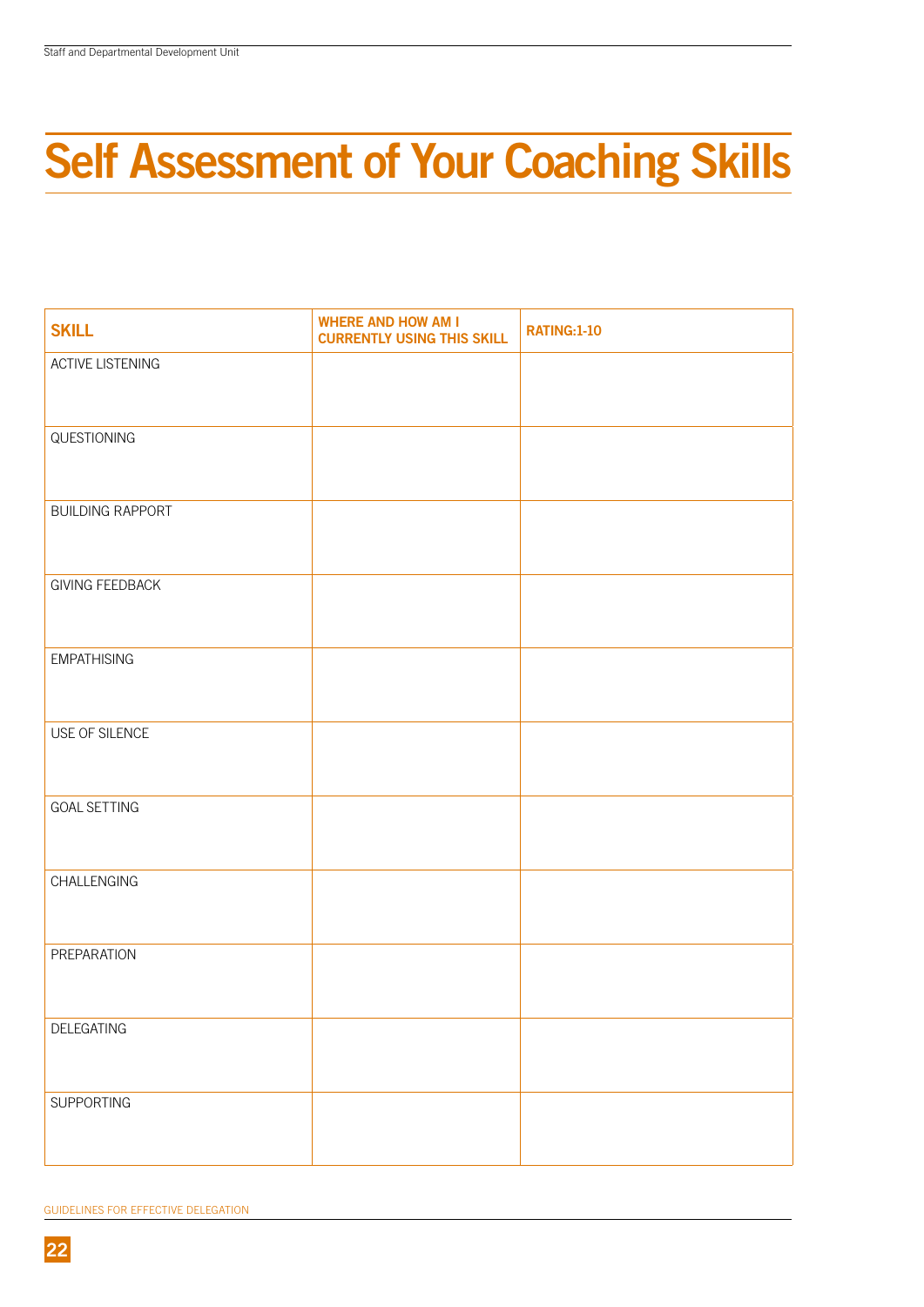# **Resources**

Bolton G. (2001) Reflective Practice, London, Paul Chapman.

Hardingham A., (with Brearley M., Moorhouse, A., Ventner, B. (2004) The Coach's Coach: Personal Development for Personal Developers. Chartered Institute of Personnel Developers.

Moon, J. (1999) Reflection in Learning and Professional Development, Kogan Page, London.

Rogers J. (2004) Coaching Skills Handbook, Open University.

Whitmore, J. (2002) 3rd ed., Coaching for Performance, Growing People, Performance and Purpose, Nicholas Brearly.

Zeus P. and Skiffington S. (2002) The Coaching at Work Toolkit: A complete Guide to Techniques and Practices, McGraw Hill.

Eileen Carnell, Jacqui MacDonald and Susan Askew (2007) Coaching and Mentoring in Higher Education: A learningcentred approach Institute of Education, University of London

Tony Stoltzfus, (2008) Coaching Questions: A Coach's Guide to Powerful Asking Skills, Coach22 Bookstore LLC

Taylor Fracis: Coaching: An International Journal of Theory, Research and Practice. Available from the University Library

### Useful Web sites

www.coachingnetwork.org.uk/Default.htm

www.associationforcoaching.com/home/index.htm

www.cipd.co.uk/subjects/lrnanddev/coachmntor/coaching. htm?IsSrchRes=1

www2.learndirect-business.com/business-courses/coaching

www.the-coaching-academy.com/

www.exforsys.com/career-center/coaching-mentoring/coachingtips-and-techniques.html

#### **Workshops**

Be Your Own Career Coach

SRDS Reviewer Workshop